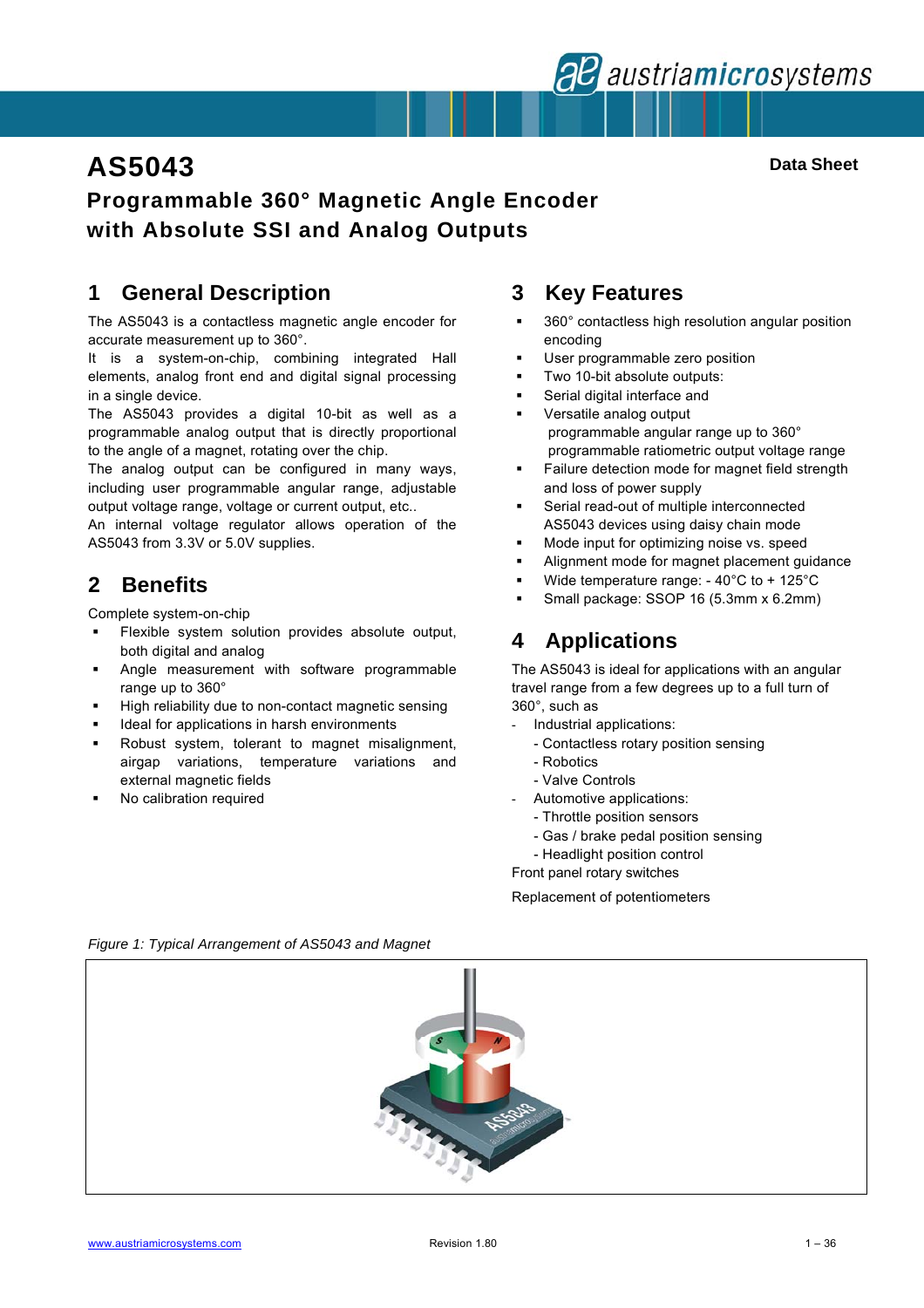Data Sheet - Pin Configuration



# **5 Pin Configuration**

*Figure 2: AS5043 Pin Configuration SSOP16* 



Package = SSOP16 (16 lead Shrink Small Outline Package)

*Table 1: Pin Description SSOP16* 

| Pin            | Symbol          | <b>Type</b> | <b>Description</b>                                                                                                                                                      |
|----------------|-----------------|-------------|-------------------------------------------------------------------------------------------------------------------------------------------------------------------------|
| 1              | MagRngn         | $DO$ $OD$   | Magnet Field Magnitude RaNGe warning; active low, indicates that the magnetic field<br>strength is outside of the recommended limits.                                   |
| 2              | Mode            | DI PD, ST   | <b>Mode</b> input. Select between low noise (low, connect to VSS) and high speed (high,<br>connect to VDD5V) mode at power up. Internal pull-down resistor.             |
| 3              | C <sub>Sn</sub> | DI PU, ST   | Chip Select, active low; Schmitt-Trigger input, internal pull-up resistor $(\sim 50 \text{k}\Omega)$                                                                    |
| 4              | <b>CLK</b>      | DI, ST      | Clock Input of Synchronous Serial Interface; Schmitt-Trigger input                                                                                                      |
| 5              | <b>NC</b>       |             | must be left unconnected                                                                                                                                                |
| 6              | DO              | DO T        | Data Output of Synchronous Serial Interface                                                                                                                             |
| $\overline{7}$ | <b>VSS</b>      | S           | Negative Supply Voltage (GND)                                                                                                                                           |
| 8              | Prog DI         | DI PD       | OTP Programming Input and Data Input for Daisy Chain mode. Internal pull-down resistor<br>$(\sim 74k\Omega)$ .<br>Should be connected to VSS if programming is not used |
| 9              | <b>DACref</b>   | AI          | DAC Reference voltage input for external reference                                                                                                                      |
| 10             | <b>DACout</b>   | AO          | <b>DAC output (unbuffered, Ri</b> $\sim$ 8k $\Omega$ )                                                                                                                  |
| 11             | FB              | AI          | Feedback, OPAMP inverting input                                                                                                                                         |
| 12             | Vout            | AO          | OPAMP output                                                                                                                                                            |
| 13             | <b>NC</b>       |             | Must be left unconnected                                                                                                                                                |
| 14             | NC.             |             | Must be left unconnected                                                                                                                                                |
| 15             | VDD3V3          | S           | 3V-Regulator Output for internal core, regulated from VDD5V.Connect to VDD5V for 3V<br>supply voltage. Do not load externally.                                          |
| 16             | VDD5V           | S           | Positive Supply Voltage, 3.0 to 5.5 V                                                                                                                                   |

| DO OD digital output open drain |
|---------------------------------|
| DI PD digital input pull-down   |
| DI PU digital input pull-up     |

| DO OD digital output open drain |      | supply pin                   | AI | analog input  |
|---------------------------------|------|------------------------------|----|---------------|
| DI PD digital input pull-down   | DO T | digital output /tri-state AO |    | analog output |
| DI_PU digital input pull-up     | ST   | Schmitt-trigger input DI     |    | digital input |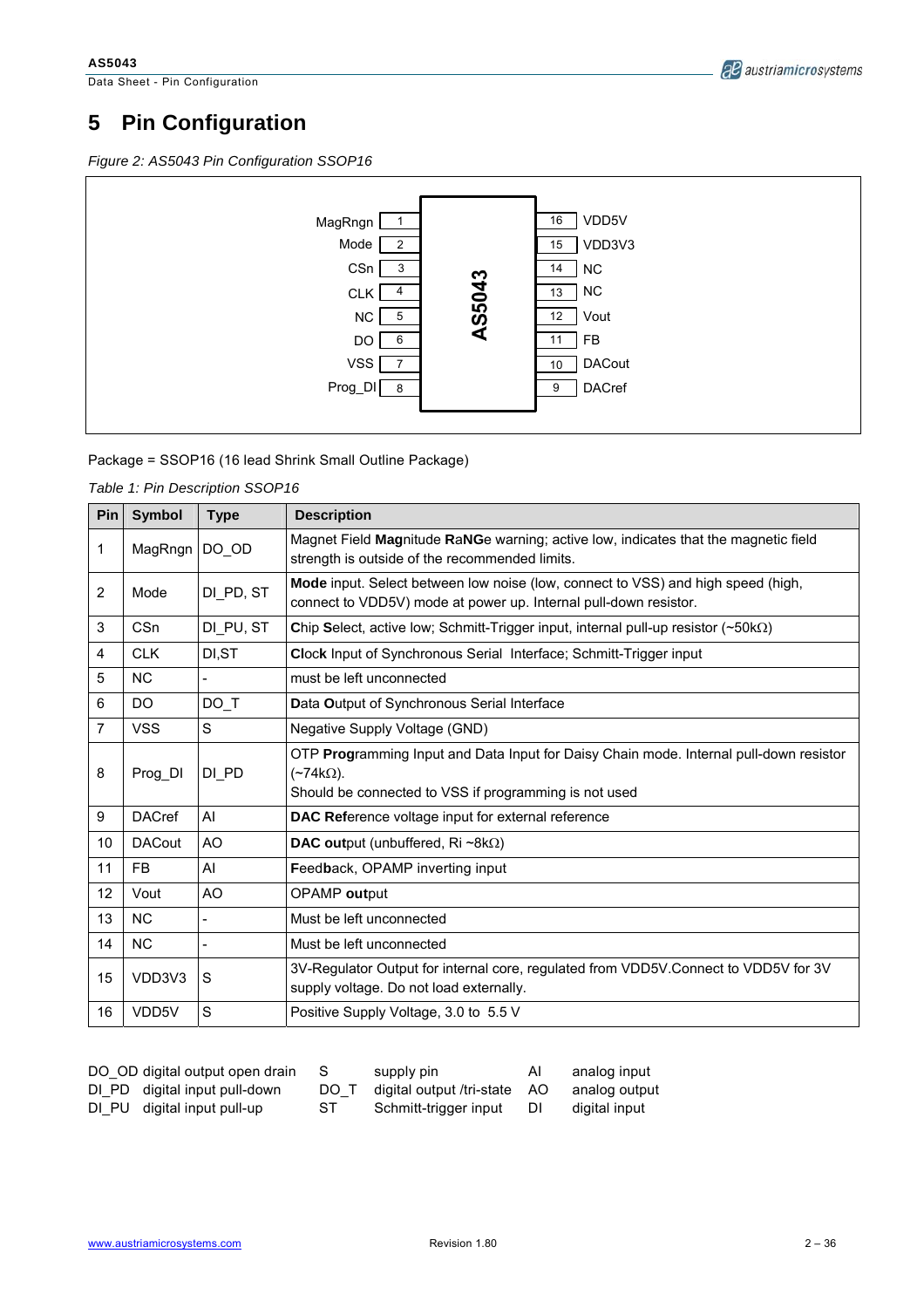Data Sheet - Pin Configuration



### **5.1 Pin Description**

**Pins 7, 15** and **16** are supply pins, pins **5, 13** and **14** are for internal use and must be left open.

**Pin 1** is the magnetic field strength indicator, **MagRNGn**. It is an open-drain output that is pulled to VSS when the magnetic field is out of the recommended range (45mT to 75mT). The chip will still continue to operate, but with reduced performance, when the magnetic field is out of range. When this pin is low, the analog output at pins #10 and #12 will be 0V to indicate the out-of-range condition.

**Pin 2 MODE** allows switching between filtered (slow) and unfiltered (fast mode). This pin must be tied to VSS or VDD5V, and must not be switched after power up. See section 0.

**Pin 3** Chip Select (**CSn**; active low) selects a device for serial data transmission over the SSI interface. A "logic high" at CSn forces output DO to digital tri-state.

**Pin 4 CLK** is the clock input for serial data transmission over the SSI interface (see section 1)

**Pin 6 DO** (Data Out) is the serial data output during data transmission over the SSI interface (see section 1)

**Pin 8 PROG\_DI** is used to program the different operation modes, as well as the zero-position in the OTP register.

This pin is also used as a digital input to shift serial data through the device in Daisy Chain Configuration, (see page 9).

**Pin 9 DACref** is the external voltage reference input for the Digital-to-Analog Converter (DAC). If selected, the analog output voltage on pin 12 ( $V_{\text{out}}$ ) will be ratiometric to the voltage on this pin.

**Pin10 DACout** is the unbuffered output of the DAC. This pin may be used to connect an external OPAMP, etc. to the DAC.

**Pin 11 FB** (**F**eed**b**ack) is the inverting input of the OPAMP buffer stage.

Access to this pin allows various OPAMP configurations.

**Pin 12 Vout** is the analog output pin. The analog output is a DC voltage, ratiometric to VDD5V (3.0 – 5.5V) or an external voltage source and proportional to the angle.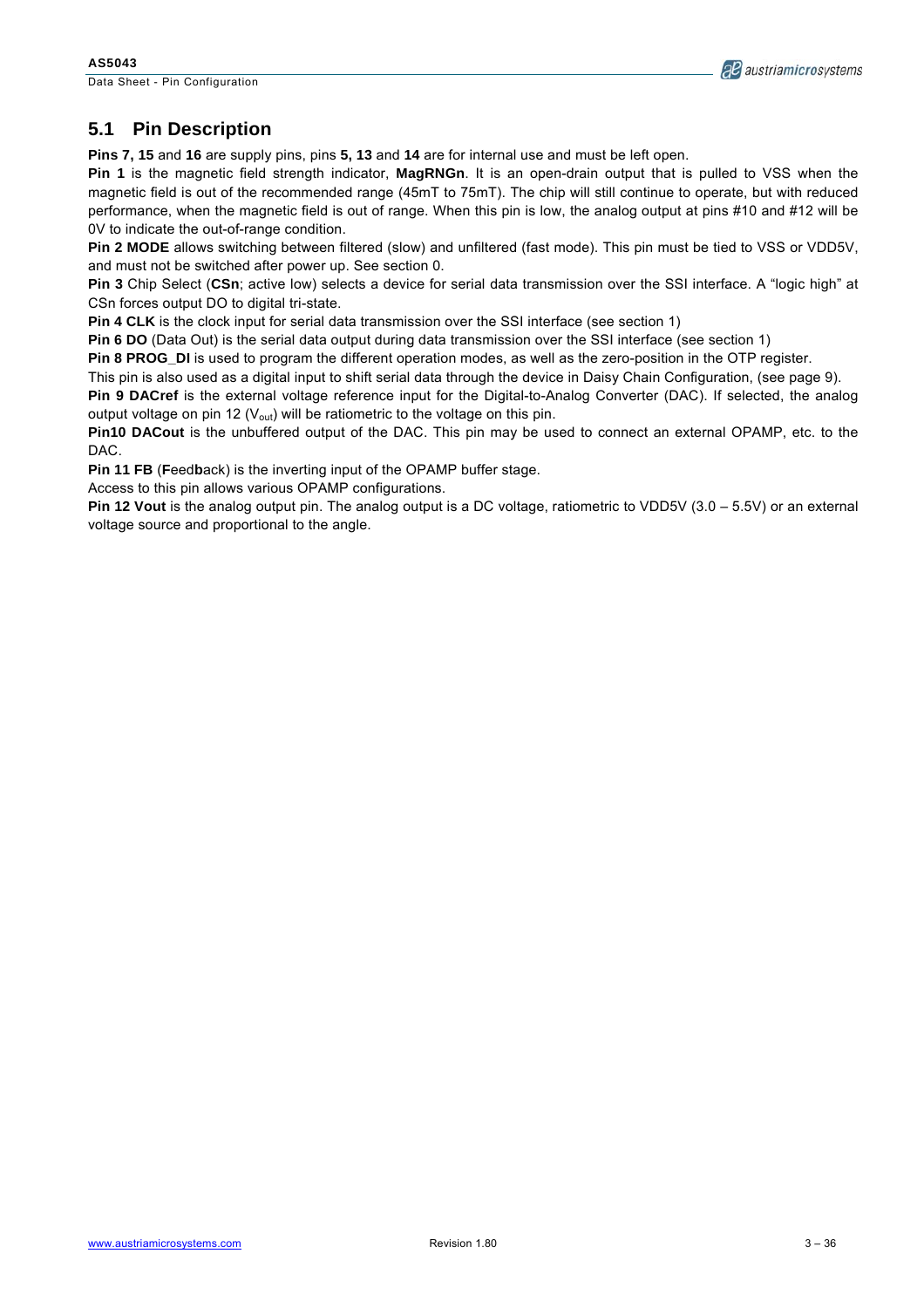

# **6 Functional Description**

The AS5043 is manufactured in a CMOS standard process and uses a spinning current Hall technology for sensing the magnetic field distribution across the surface of the chip.

The integrated Hall elements are placed in a circle around the center of the device and deliver a voltage representation of the magnetic field perpendicular to the surface of the IC.

Through Sigma-Delta Analog / Digital Conversion and Digital Signal-Processing (DSP) algorithms, the AS5043 provides accurate high-resolution absolute angular position information. For this purpose a Coordinate Rotation Digital Computer (CORDIC) calculates the angle and the magnitude of the Hall array signals.

The DSP is also used indicate movements of the magnet towards or away from the chip and to indicate, when the magnetic field is outside of the recommended range (status bits = MagInc, MagDec; hardware pin = MagRngn).

A small low cost diametrically magnetized (two-pole) standard magnet, centered over the chip, is used as the input device.

The AS5043 senses the orientation of the magnetic field and calculates a 10-bit binary code. This code can be accessed via a Synchronous Serial Interface (SSI). In addition, the absolute angular representation is converted to an analog signal, ratiometric to the supply voltage.

The analog output can be configured in many ways, such as 360°/180°/90° or 45° angular range, external or internal DAC reference voltage, 0-100%\*VDD or 10-90% \*VDD analog output range, external or internal amplifier gain setting.

The various output modes as well as a user programmable zero position can be programmed in an OTP register. As long as no programming voltage is applied to pin PROG, the new setting may be overwritten at any time and will be reset to default when power is cycled. To make the setting permanent, the OTP register must be programmed by applying a programming voltage.

The AS5043 is tolerant to magnet misalignment and unwanted external magnetic fields due to differential measurement technique and Hall sensor conditioning circuitry.

It is also tolerant to airgap and temperature variations due to Sin-/Cos- signal evaluation.



*Figure 3: AS5043 Block Diagram*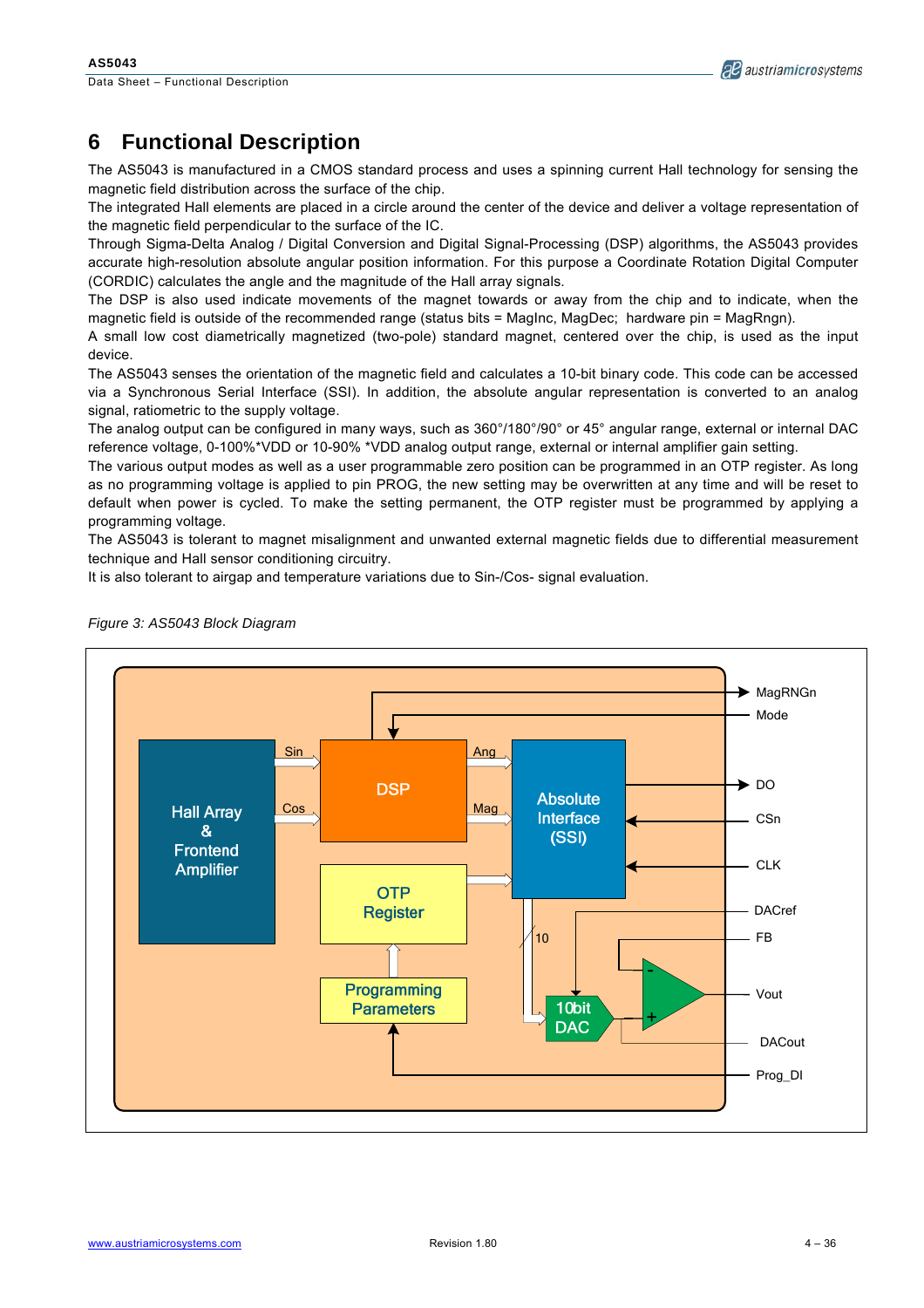# **7 3.3V / 5V Operation**

The AS5043 operates either at 3.3V ±10% or at 5V ±10%. This is made possible by an internal 3.3V Low-Dropout (LDO) Voltage regulator. The core supply voltage is always taken from the LDO output, as the internal blocks are always operating at 3.3V.

For 3.3V operation, the LDO must be bypassed by connecting VDD3V3 with VDD5V (see Figure 4).

For 5V operation, the 5V supply is connected to pin VDD5V, while VDD3V3 (LDO output) must be buffered by a 1...10µF capacitor, which should be placed close to the supply pin.

The VDD3V3 output is intended for internal use only. It should not be loaded with an external load.

The voltage levels of the digital interface I/O's correspond to the voltage at pin VDD5V, as the I/O buffers are supplied from this pin (see Figure 4).



*Figure 4: Connections for 5V / 3.3V Supply Voltages* 

A buffer capacitor of 100nF is recommended in both cases close to pin VDD5V. Note that pin VDD3V3 must always be buffered by a capacitor. It must not be left floating, as this may cause an instable internal 3.3V supply voltage which may lead to larger than normal jitter of the measured angle.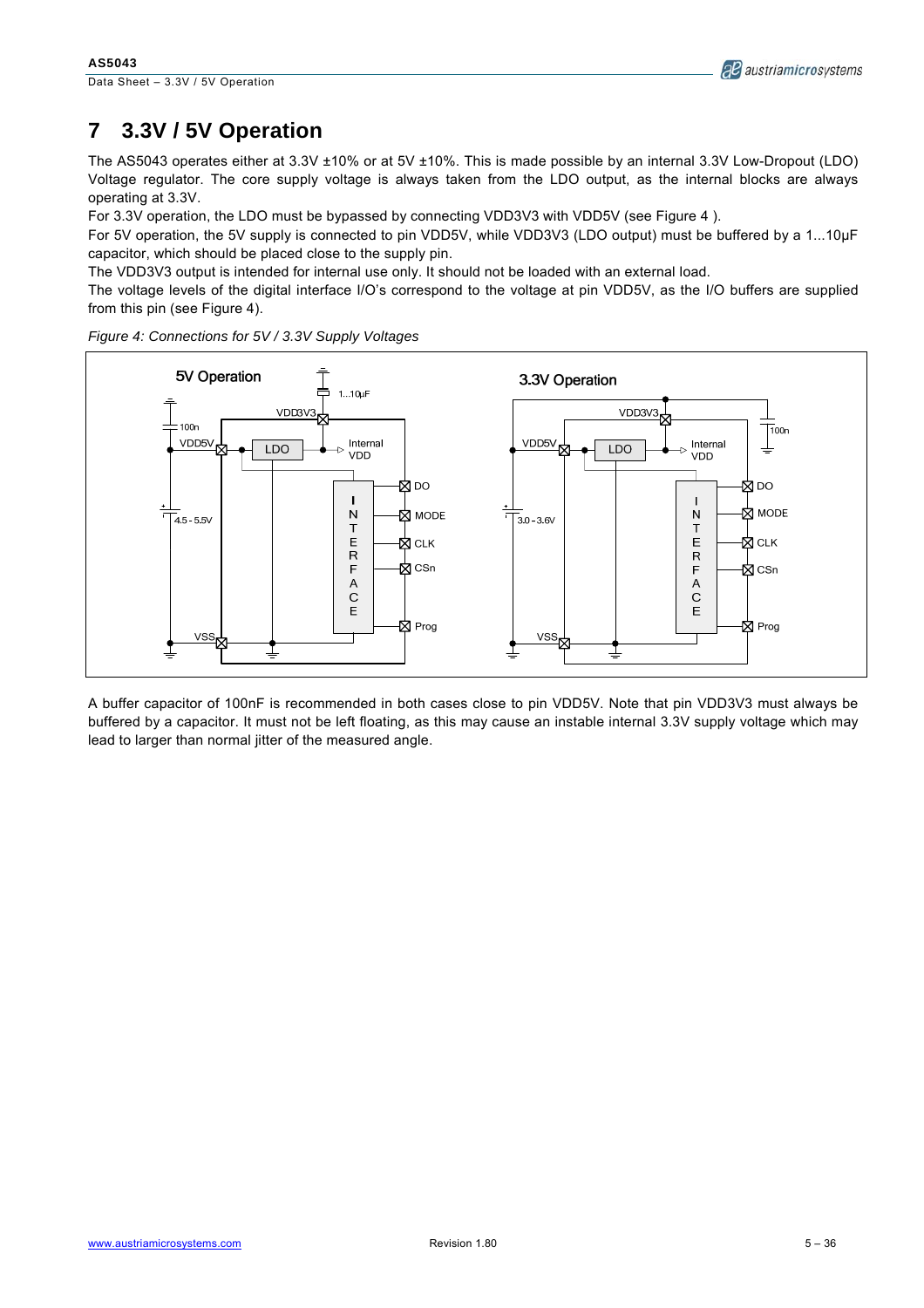Data Sheet – 10-bit Absolute Synchronous Serial Interface (SSI)

# **8 10-bit Absolute Synchronous Serial Interface (SSI)**

The serial data transmission timing is outlined in Figure 5: if CSn changes to logic low, Data Out (DO) will change from high impedance (tri-state) to logic high and the read-out sequence will be initiated.

After a minimum time  $t_{\text{ClK EF}}$  data is latched into the output shift register with the first falling edge of CLK.

Each subsequent rising CLK edge shifts out one bit of data.

The serial word contains 16 bits, the first 10 bits are the angular information D[9:0], the subsequent 6 bits contain system information, about the validity of data such as OCF, COF, LIN, Parity and Magnetic Field status (increase / decrease / out of range) .

A subsequent measurement is initiated by a logic "high" pulse at CSn with a minimum duration of  $t_{\text{CSn}}$ .

Data transmission may be terminated at any time by pulling CSn = high.

### **8.1 Serial Data Contents**

**D9:D0** absolute angular position data (MSB is clocked out first).

**OCF** (**O**ffset **C**ompensation **F**inished), logic high indicates that the Offset Compensation Algorithm has finished and data is valid.

**COF** (**C**ordic **O**ver**f**low), logic high indicates an out of range error in the CORDIC part. When this bit is set, the data at D9:D0 is invalid. The absolute output maintains the last valid angular value.

This alarm may be resolved by bringing the magnet within the X-Y-Z tolerance limits.

**LIN** (**Lin**earity Alarm), logic high indicates that the input field generates a critical output linearity.

When this bit is set, the data at D9:D0 may still be used, but may contain invalid data. This warning may be resolved by bringing the magnet within the X-Y-Z tolerance limits.

Data D9:D0 is valid, when the status bits have the following configurations:

*Table 2: Status Bit Outputs* 

| <b>OCF</b> | <b>COF</b> | <b>LIN</b> | Mag<br><b>INC</b> | Mag<br><b>DEC</b> | <b>Parity</b>              |
|------------|------------|------------|-------------------|-------------------|----------------------------|
|            |            |            |                   | 0                 |                            |
|            |            |            |                   |                   | even checksum of bits 1:15 |
|            |            |            |                   |                   |                            |

**MagInc**, (**Mag**nitude **Inc**rease) becomes HIGH, when the magnet is pushed towards the IC, thus the magnetic field strength is increasing.

**MagDec,** (**Mag**nitude **Dec**rease) becomes HIGH, when the magnet is pulled away from the IC, thus the magnetic field strength is decreasing.

Both signals HIGH indicate a magnetic field that is out of the allowed range (see Table 3).

Note: Pin 1 (MagRngn) is a combination of MagInc and MagDec. It is active low via an open drain output and requires an external pull-up resistor. If the magnetic field is in range, this output is turned off. (logic "high").

**Even Parity** bit for transmission error detection of bits 1…15 (D9…D0, OCF, COF, LIN, MagInc, MagDec)

The absolute angular output is always set to a resolution of 10 bit / 360°. Placing the magnet above the chip, angular values increase in clockwise direction by default.

*Figure 5: Synchronous Serial Interface with Absolute Angular Position Data* 



**AB** austriamicrosystems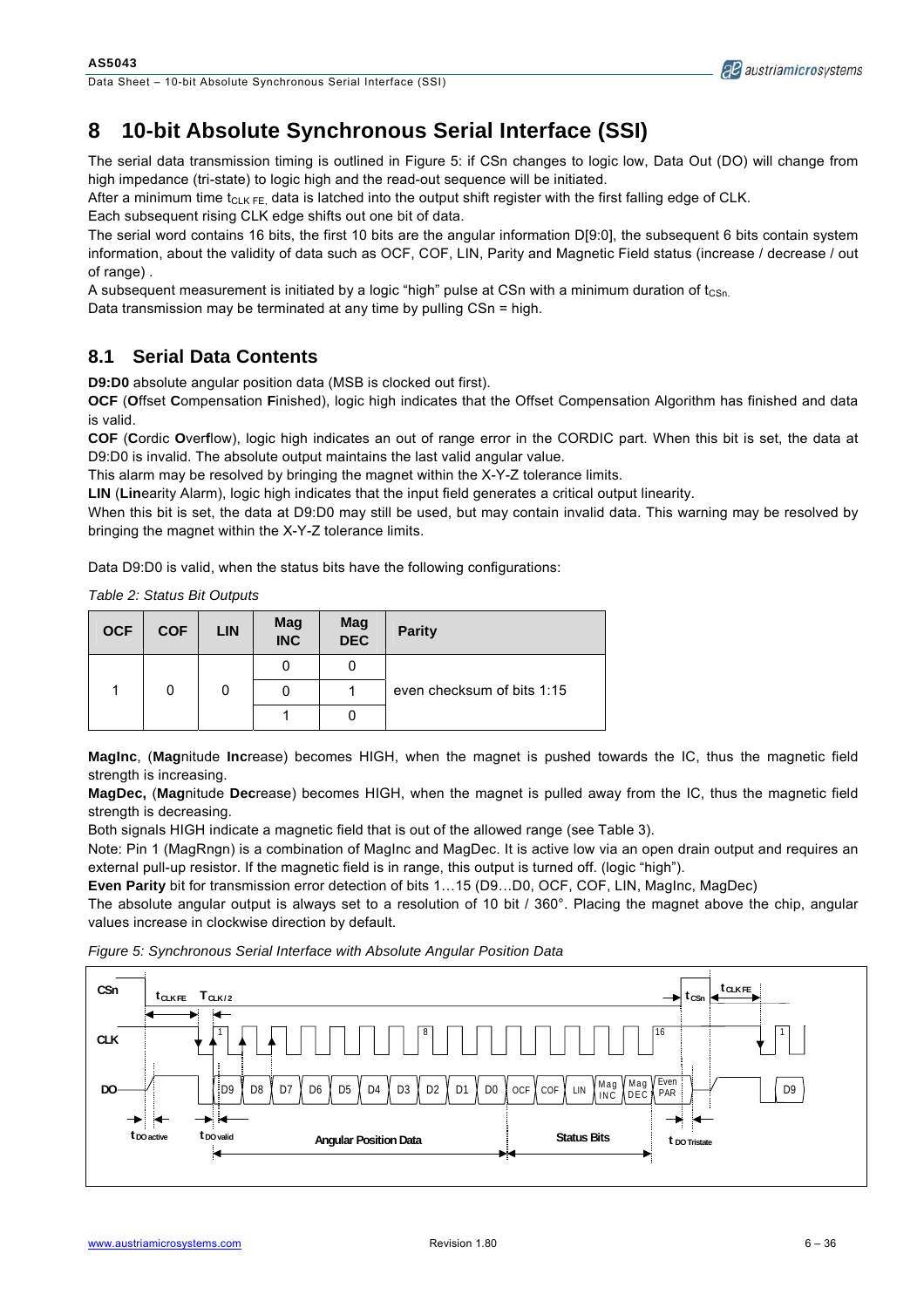### **8.2 Z-Axis Range Indication (Push Button Feature, Red/Yellow/Green Indicator)**

The AS5043 provides several options of detecting movement and distance of the magnet in the vertical (Z-) direction. Signal indicators MagINC, MagDEC and LIN are available as status bits in the serial data stream, while MagRngn is an open-drain output that indicates an out-of range status (on in YELLOW or RED range). Additionally, the analog output provides a safety feature in the form that it will be turned off when the magnetic field is too strong or too weak (RED range). The serial data is always available, the red/yellow/green status is indicated by the status bits as shown below:

*Table 3: Magnetic Field Strength Indicators* 

| <b>SSI Status Bits</b> |                   | <b>Hardware Pins</b> |             |                  |                                                                                                                                                                                                                                                                                                         |  |  |
|------------------------|-------------------|----------------------|-------------|------------------|---------------------------------------------------------------------------------------------------------------------------------------------------------------------------------------------------------------------------------------------------------------------------------------------------------|--|--|
| Mag<br><b>INC</b>      | Mag<br><b>DEC</b> | <b>LIN</b>           | Mag<br>Rngn | Analog<br>Output | <b>Description</b>                                                                                                                                                                                                                                                                                      |  |  |
| 0                      | 0                 | 0                    | Off         | enabled          | No distance change<br>Magnetic Input Field OK (GREEN range, ~4575mT)                                                                                                                                                                                                                                    |  |  |
| $\mathbf{0}$           | 1                 | $\mathbf{0}$         | Off         | enabled          | Distance increase, GREEN range; Pull-function. This state is dynamic and only<br>active while the magnet is moving away from the chip.                                                                                                                                                                  |  |  |
|                        | $\mathbf{0}$      | $\Omega$             | Off         | enabled          | Distance decrease, GREEN range; Push- function. This state is dynamic and only<br>active while the magnet is moving towards the chip.                                                                                                                                                                   |  |  |
|                        |                   | 0                    | On          | enabled          | YELLOW Range: Magnetic field is $\sim$ 2545mT or $\sim$ 75135mT. The AS5043 may<br>still be operated in this range, but with slightly reduced accuracy.                                                                                                                                                 |  |  |
|                        |                   | 1                    | On          | disabled         | RED Range: Magnetic field is $\sim$ <25mT or > $\sim$ 135mT. The analog output will be<br>turned off in this range by default. It can be enabled permanently by OTP<br>programming (see 11.1.2).<br>It is still possible to use the absolute serial interface in the red range, but not<br>recommended. |  |  |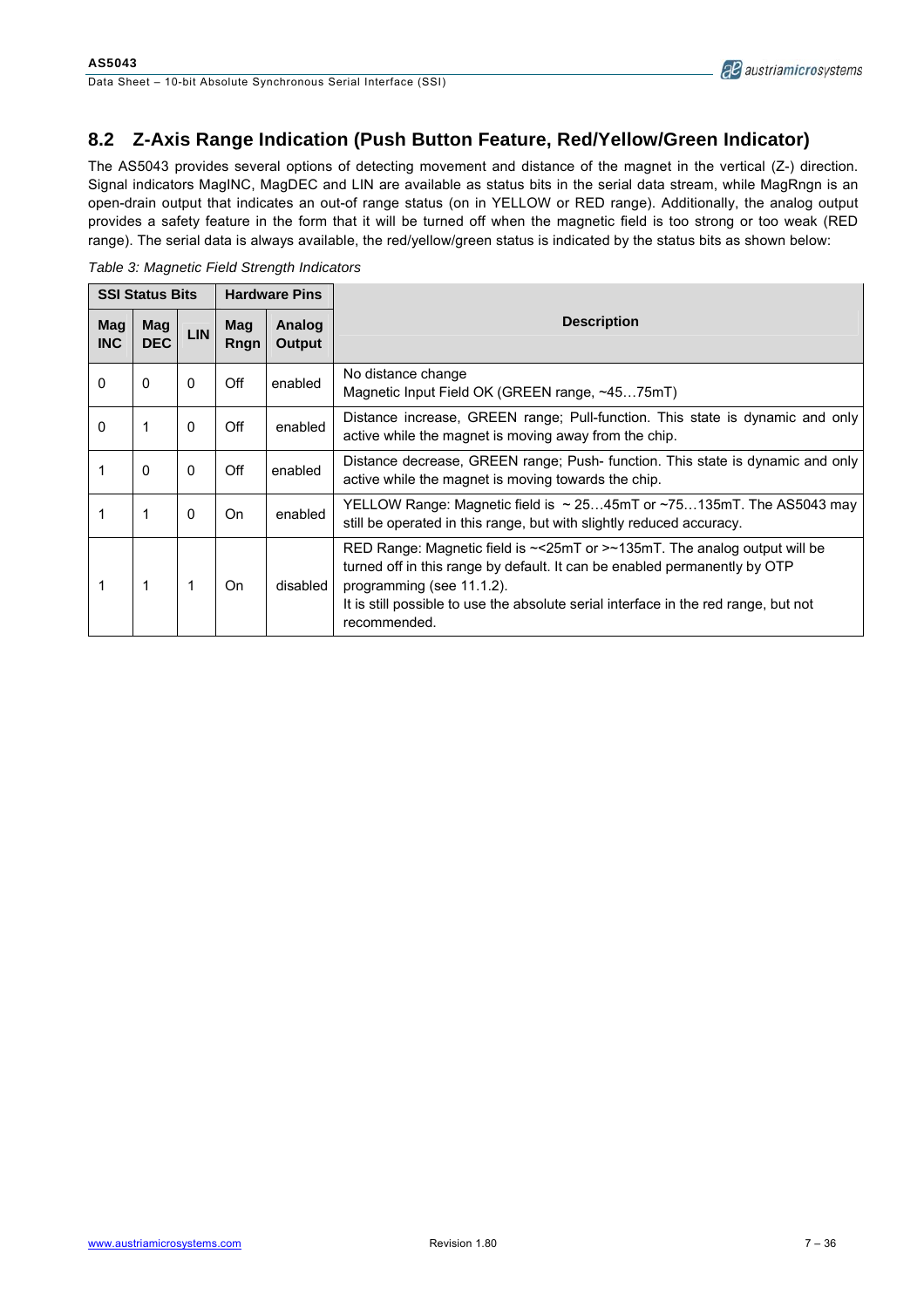

# **9 Mode Input Pin**

The absolute angular position is sampled at a rate of 10.4kHz (t=96µs) in fast mode and at a rate of 2.6kHz (t=384µs) in slow mode.

These modes are selected by pin MODE (#2) during the power up of the AS5043. This pin activates or deactivates an internal filter, which is used to reduce the digital jitter and consequently the analog output noise.

Activating the filter by pulling Mode = LOW reduces the transition noise to  $<0.03^\circ$  rms. At the same time, the sampling rate is reduced to 2.6kHz and the signal propagation delay is increased to 384µs. This mode is recommended for high precision, low speed and ≤360° applications.

Deactivating the filter by setting Mode = HIGH increases the sampling rate to 10.4kHz and reduces the signal propagation delay to 96µs. The transition noise will increase to <0.06° rms. This mode is recommended for higher speed and full scale = 360° applications.

Switching the MODE pin affects the following parameters:

| <b>Parameter</b>           | <b>Slow Mode</b><br>$(Pin MODE = 0)$ | <b>Fast Mode</b><br>$(Pin MODE = 1)$ |  |
|----------------------------|--------------------------------------|--------------------------------------|--|
| Sampling rate              | 2.61 kHz                             | $10.42$ kHz                          |  |
|                            | (383µs)                              | (95.9 <sub>µ</sub> s)                |  |
| Transition noise (1 sigma) | $\leq 0.03$ ° rms                    | $\leq 0.06$ ° rms                    |  |
| Propagation delay          | $384µ$ s                             | 96 <sub>µ</sub>                      |  |
| Startup time               | 20 <sub>ms</sub>                     | 80 <sub>ms</sub>                     |  |

The MODE pin should be set at power-up. A change of the mode during operation is not allowed.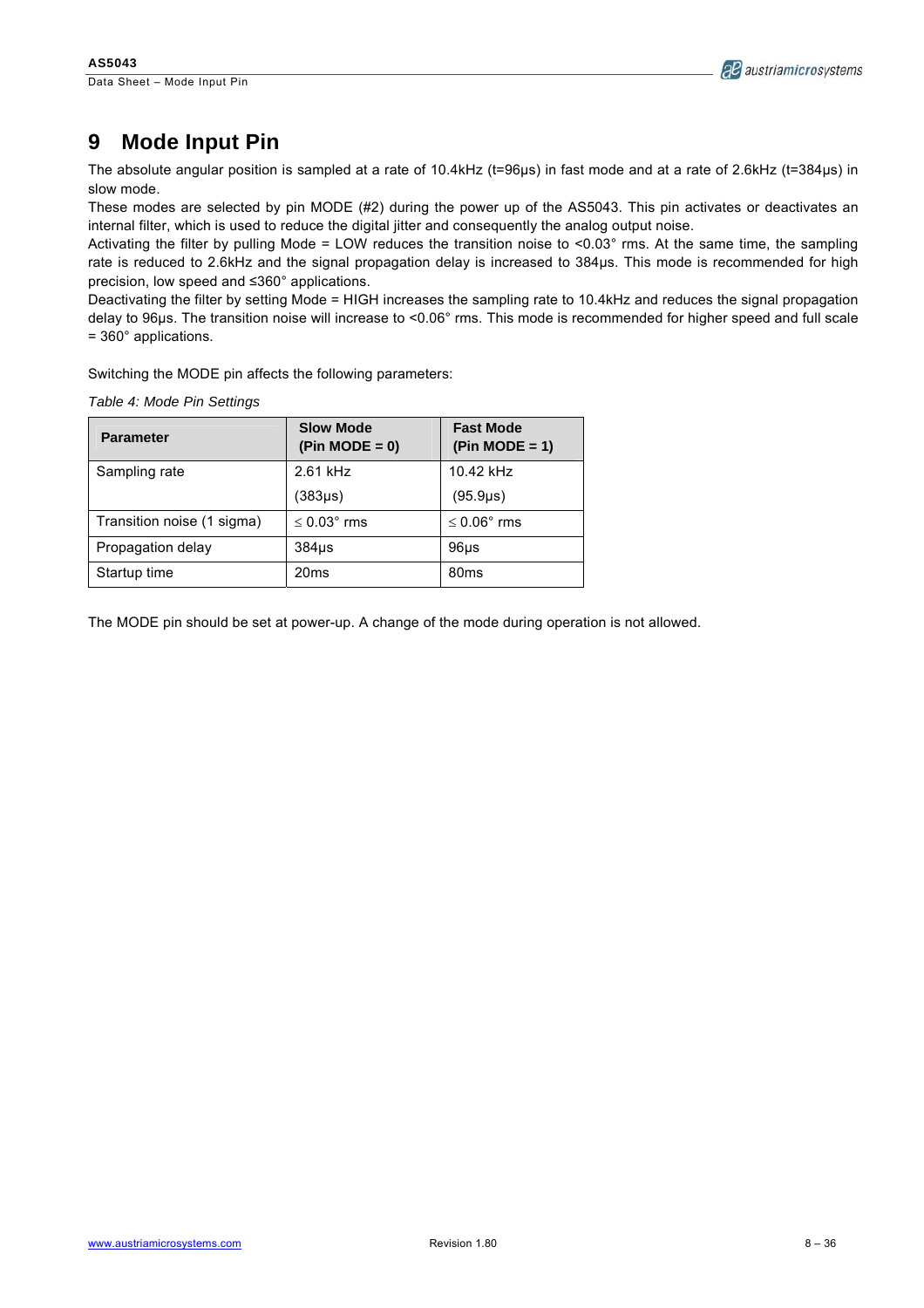# **10 Daisy Chain Mode**

The Daisy Chain Mode allows connection of several AS5043's in series, while still keeping just one digital input for data transfer (see "Data IN" in Figure 6 ). This mode is accomplished by connecting the data output (DO; pin 9) to the data input (PROG; pin 8) of the subsequent device. An RC filter must be implemented between each PROG pin of device n and DO pin of device n+1, to prevent then encoders to enter the alignment mode, in case of ESD discharge, long cables, not conform signal levels or shape. Using the values R=100R and C=1nF allow a max. CLK frequency of 1MHz on the whole chain. The serial data of all connected devices is read from the DO pin of the first device in the chain. The length of the serial bit stream increases with every connected device, it is n \* (16+1) bits:

e.g. 34 bit for two devices, 51 bit for three devices, etc…

The last data bit of the first device (Parity) is followed by a dummy bit and the first data bit of the second device (D9), etc… (see Figure 7).



*Figure 6: Daisy Chain Hardware Configuration* 

*Figure 7: Daisy Chain Data Transfer Timing Diagram* 

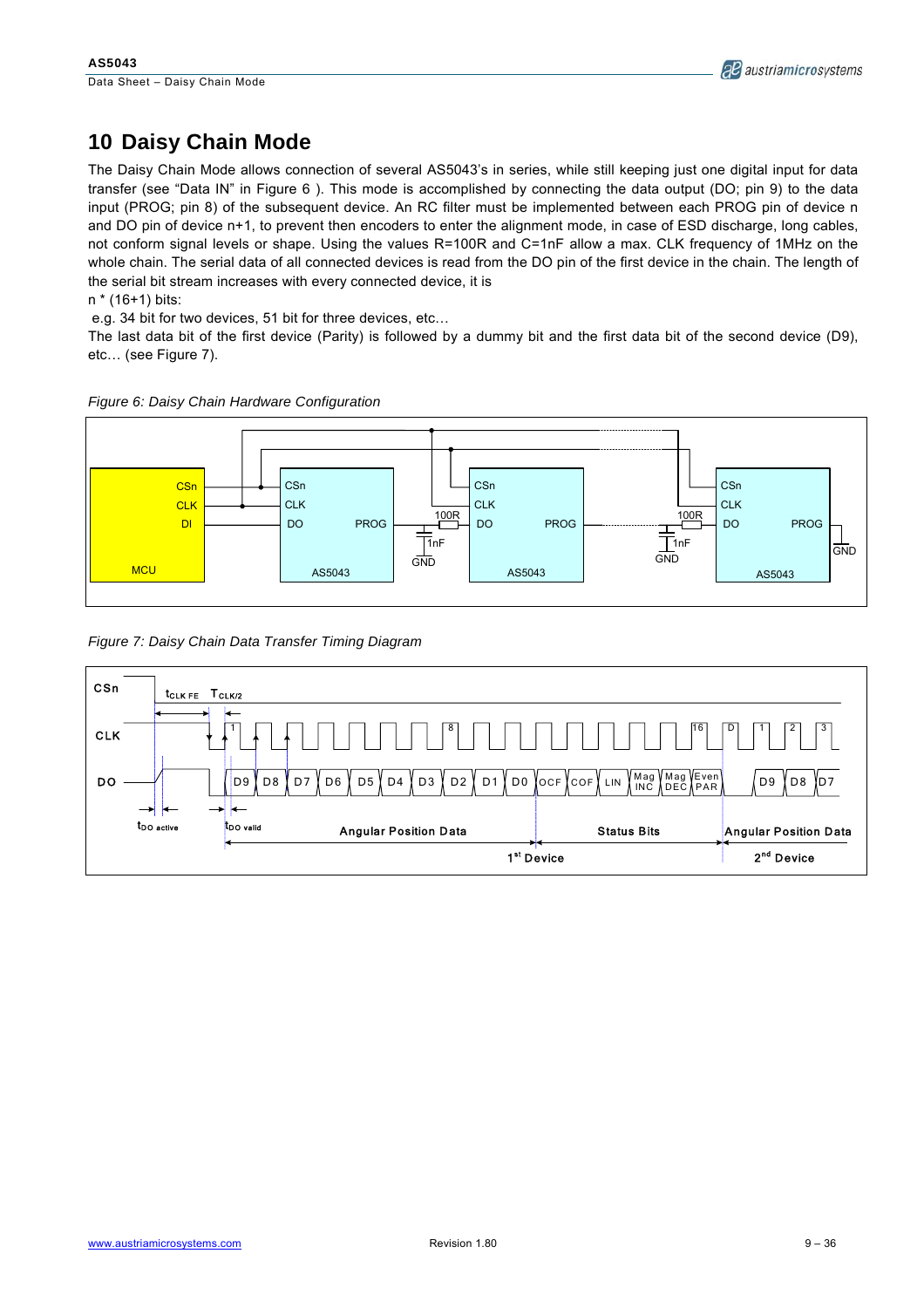Data Sheet – Analog Output



# **11 Analog Output**

The analog output  $V_{out}$  provides an analog voltage that is proportional to the angle of the rotating magnet and ratiometric to the supply voltage VDD5V (max.5.5V). It can source or sink currents up to ±1mA in normal operation (up to 66mA short circuit current).

The analog output block consists of a digital angular range selector, a 10-bit Digital-to-Analog converter and an OPAMP buffer stage (see Figure 14).

The digital range selector allows a preselection of the angular range for 360°,180°,90° or 45° (see Table 5). Fine-tuning of the angular range can be accomplished by adjusting the gain of the OPAMP buffer stage.

The reference voltage for the Digital-to-Analog converter (DAC) can be taken internally from VDD5V / 2. In this mode, the output voltage is ratiometric to the supply voltage.

Alternatively, an external DAC reference can be applied at pin DACref (#9). In this mode, the analog output is ratiometric to the external reference voltage.

An on-chip diagnostic feature turns the analog output off in case of an error (broken supply or magnetic field out of range; see Table 3).

The DAC output can be accessed directly at pin #10 DACout.

The addition of an OPAMP to the DAC output allows a variety of user configurable options, such as variable output voltage ranges and variable output voltage versus angle response. By adding an external transistor, the analog voltage output can be buffered to allow output currents up to hundred milliamperes or more.

Furthermore, the OPAMP can be configured as constant current source.

As an OTP option, the DAC can be configured to 2 different output ranges:

a) 0......100% V<sub>DACref</sub>. The reference point may be either taken from VDD5V/2 or from the external DACref input. The 0…100% range allows easy replacement of potentiometers. Due to the nature of rail-to-rail outputs, the linearity will degrade at output voltages that are close to the supply rails.

b) 10.....90%  $V_{DACref}$ . This range allows better linearity, as the OPAMP is not driven to the rails. Furthermore, this mode allows failure detection, when the analog output voltage is outside of the normal operating range of 10…90%VDD, as in the case of broken supply or when the magnetic field is out of range and the analog output is turned off.

### **11.1 Analog Output Voltage Modes**

The Analog output voltage modes are programmable by OTP. Depending on the application, the analog output can be selected as rail-to-rail output or as clamped output with 10%-90% VDD5V.

The output is ratiometric to the supply voltage (VDD5V), which can range from 3.0V to 5.5V. If the DAC reference is switched to an external reference (pin DACref), the output is ratiometric to the external reference.

#### **11.1.1 Full Scale Mode**

This output mode provides a ratiometric DAC output of (0% to 100%)x Vref<sup>\*</sup>), amplified by the OPAMP stage (default = internal 2x gain, see Figure 14)



*Figure 8: Analog Output, Full Scale Mode (shown for 360°mode)* 

Note: For simplification, Figure 8 describes a linear output voltage from rail to rail (0V to VDD). In practice, this is not feasible due to saturation effects of the OPAMP output driver transistors. The actual curve will be rounded towards the supply rails (as indicated in Figure 8)

*Note: Figure 8 and are shown for 360° operation. See Table 5 (page 16) for further angular range programming options.*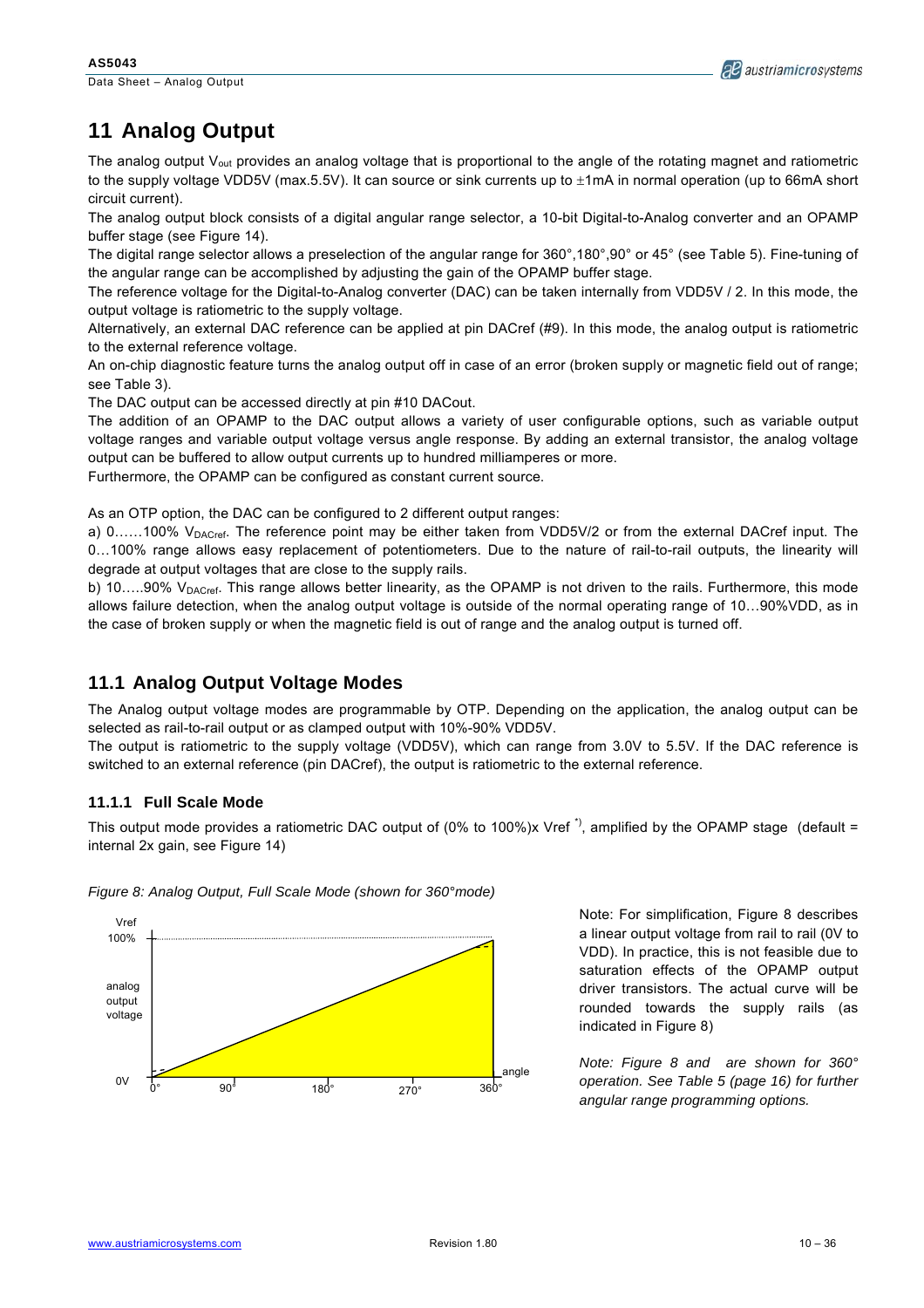### **11.1.2 Diagnostic Output Mode**

*Figure 9: Diagnostic Output Mode* 



In Diagnostic Output Mode (see Figure 9) the analog output of the internal DAC ranges from  $10\%$  -  $90\%$  Vref<sup>\*</sup>). In an error case, either when the supply is interrupted or when the magnetic field is in the "red" range, (see Table 3) the output is switched to 0V and thus indicates the error condition.

It is possible to enable the analog output permanently (it will not be switched off even if the magnetic field is out of range). To

enable this feature an OTP bit in the factory setting must be set. The corresponding bit is FS6. See application note AS5040-20 (Extended features of OTP programming) for further details. The application note is available for download at the austriamicrosystems website.

The analog and digital outputs will have the following conditions:

| <b>Status</b>                                 | <b>DAC Output Voltage</b>     | <b>SSI Digital Output</b>                                                                |
|-----------------------------------------------|-------------------------------|------------------------------------------------------------------------------------------|
| Normal operation                              | 10% - 90% $Vref^{\prime}$     | #0 - #1023 (0°-360°), MagRngn = 1                                                        |
| Magnetic field out of range                   | $< 10\%$ Vref <sup>*)</sup> . | #0 - #1023 (0°-360°)                                                                     |
|                                               | DAC output is switched to 0V  | out of range is signaled in status bits:<br>Maginc=MagDec=LIN=1, MagRngn= 0              |
| Broken positive power supply                  | $< 10\%$ VDD <sup>**</sup> )  |                                                                                          |
| $(VOUT$ pull down resistor at receiving side) |                               |                                                                                          |
| Broken power supply ground                    | $< 10\%$ VDD <sup>**)</sup>   |                                                                                          |
| $(VOUT$ pull down resistor at receiving side) |                               | with pull down resistor at DO (receiving<br>side), all bits read by the SSI will be "0"- |
| Broken positive power supply                  | $> 90\%$ VDD <sup>**)</sup>   | s, indicating a non-valid output                                                         |
| $(VOUT$ pull up resistor at receiving side)   |                               |                                                                                          |
| Broken power supply ground                    | $> 90\%$ VDD <sup>**)</sup>   |                                                                                          |
| $(VOUT$ pull up resistor at receiving side)   |                               |                                                                                          |

\*) Vref = internal:  $\frac{1}{2}$  \* VDD5V (pin #16) or external:  $V_{\text{DACref}}$  (pin#9), depending on Ref\_extEN bit in OTP (0=int., 1=ext.) \*\*) VDD = positive supply voltage at receiving side  $(3.0 - 5.5V)$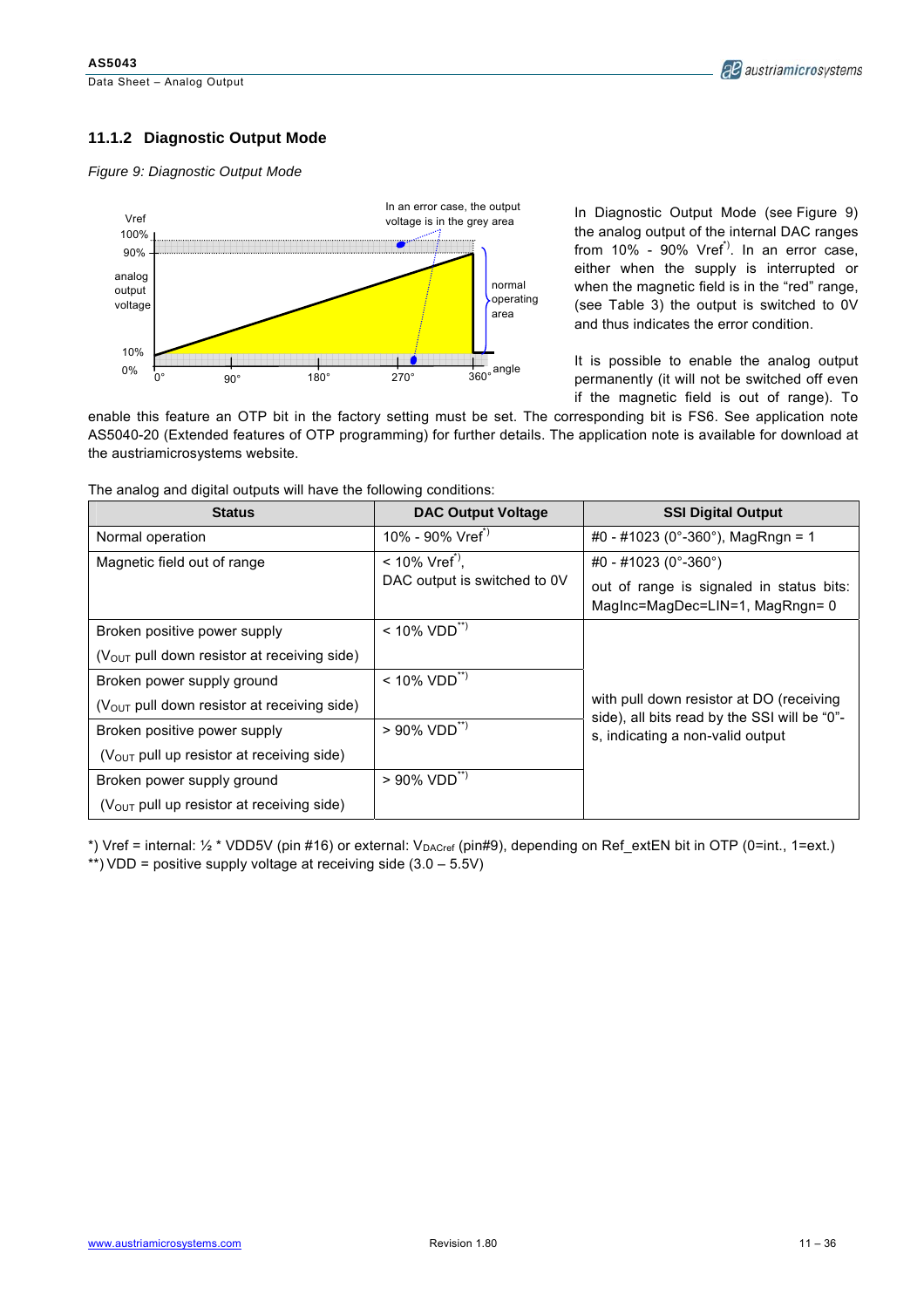

### **12 Programming the AS5043**

After power-on, programming the AS5043 is enabled with the rising edge of CSn and Prog = logic high. 16 bit configuration data must be serially shifted into the OTP register via the Prog-pin. The first "CCW" bit is followed by the zero position data (MSB first) and the Analog Output Mode setting as shown in Table 5. Data must be valid at the rising edge of CLK (see Figure 10). Following this sequence, the voltage at pin Prog must be raised to the programming voltage  $V_{PROG}$  (see Figure 10). 16 CLK pulses (t<sub>PROG</sub>) must be applied to program the fuses. To exit the programming mode, the chip must be reset by a power-on-reset. The programmed data is available after the next power-up.

Note: During the programming process, the transitions in the programming current may cause high voltage spikes generated by the inductance of the connection cable. To avoid these spikes and possible damage to the IC, the connection wires, especially the signals PROG and VSS must be kept as short as possible. The maximum wire length between the V<sub>PROG</sub> switching transistor and pin PROG (see Figure 12) should not exceed 50mm (2 inches).

To suppress eventual voltage spikes, a 10nF ceramic capacitor should be connected close to pins PROG and VSS. This capacitor is only required for programming, it is not required for normal operation. The clock timing t<sub>clk</sub> must be selected at a proper rate to ensure that the signal PROG is stable at the rising edge of CLK (see Figure 10). Additionally, the programming supply voltage should be buffered with a 10µF capacitor mounted close to the switching transistor. This capacitor aids in providing peak currents during programming. The specified programming voltage at pin PROG is 7.3 – 7.5V (see section 19.7). To compensate for the voltage drop across the  $V_{PROG}$  switching transistor, the applied programming voltage may be set slightly higher (7.5 - 8.0V, see Figure 12).

#### **OTP Register Contents:**

- **CCW** Counter Clockwise Bit ccw=0 – angular value increases with clockwise rotation ccw=1 – angular value increases with counterclockwise rotation
- **Z [9:0]:** Programmable Zero / Index Position

**FB\_intEN:** OPAMP gain setting: 0=external, 1=internal

**RefExtEN:** DAC reference: 0=internal, 1=external

**ClampMd EN:** Analog output span: 0=0-100%, 1=10-90%\*VDD

#### **Output Range (OR0, OR1):**

Analog Output Range Selection  $[1:0]$  00 = 360 $^{\circ}$  01 = 180 $^{\circ}$  $10 = 90^{\circ}$   $11 = 45^{\circ}$ 



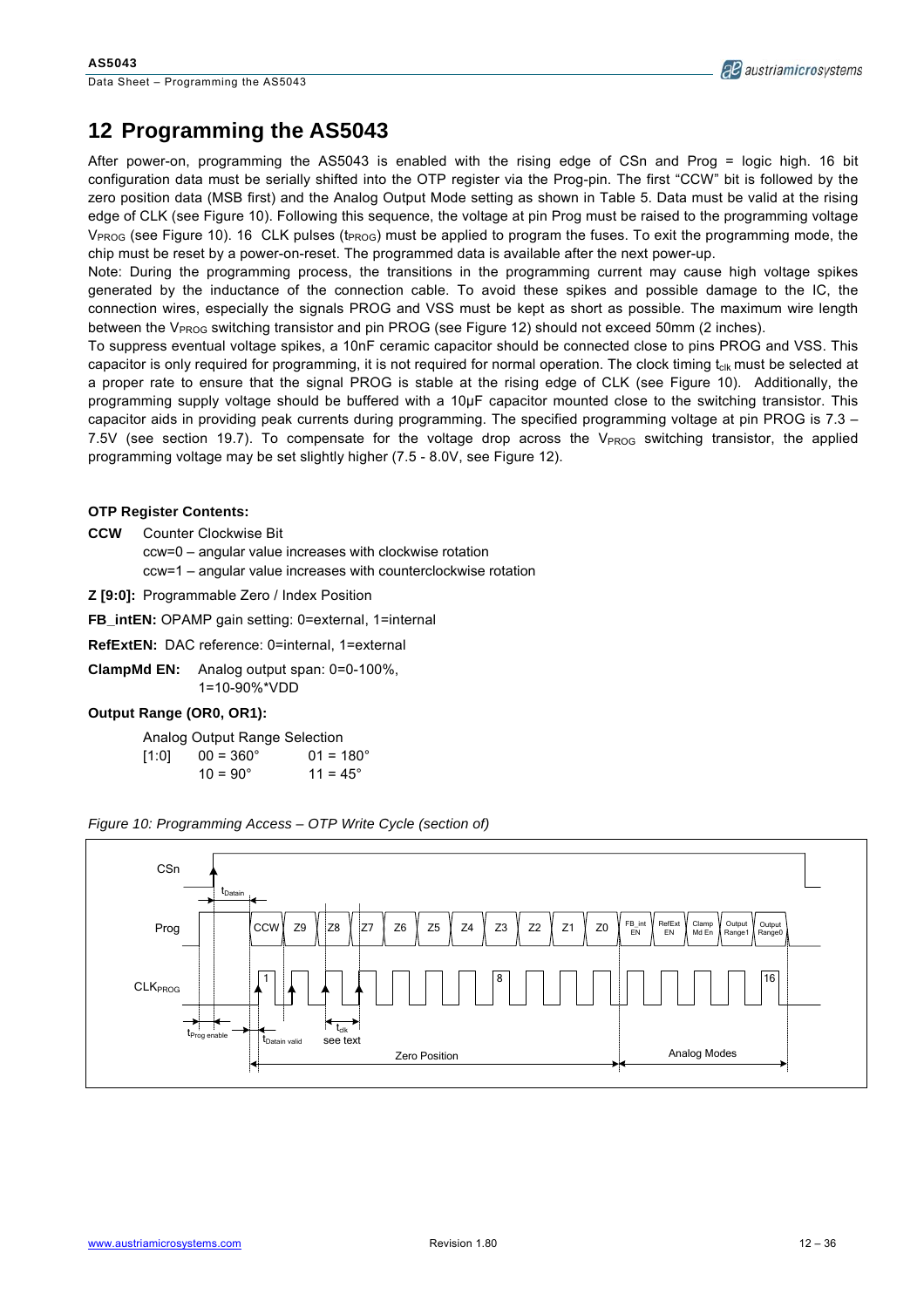*Figure 11: Complete OTP Programming Sequence* 



*Figure 12: OTP Programming Hardware Connection of AS5043 (shown with AS5043 demoboard)* 



### **12.1 Zero Position Programming**

The AS5043 allows easy assembly of the system, as the actual angle of the magnet does not need to be considered. By OTP programming, any position can be assigned as the new permanent zero position with an accuracy of 0.35° (all modes).

Using the same procedure, the AS5043 can be calibrated to assign a given output voltage to a given angle. With this approach, all offset errors (DAC + OPAMP) are also compensated for the calibrated position.

Essentially, for a given mechanical position, the angular measurement system is electrically rotated (by changing the Zero Position value in the OTP register), until the output matches the desired mechanical position.

The example in Figure 13 below shows a configuration for 5V supply voltage and 10%-90% output voltage range. It adjusted by Zero Position Programming to provide an analog output voltage of 2.0 Volts at an angle of 180°. The slope of the curve may be further adjusted by changing the gain of the OPAMP output stage and by selecting the desired angular range (360°/180°/90°/45°).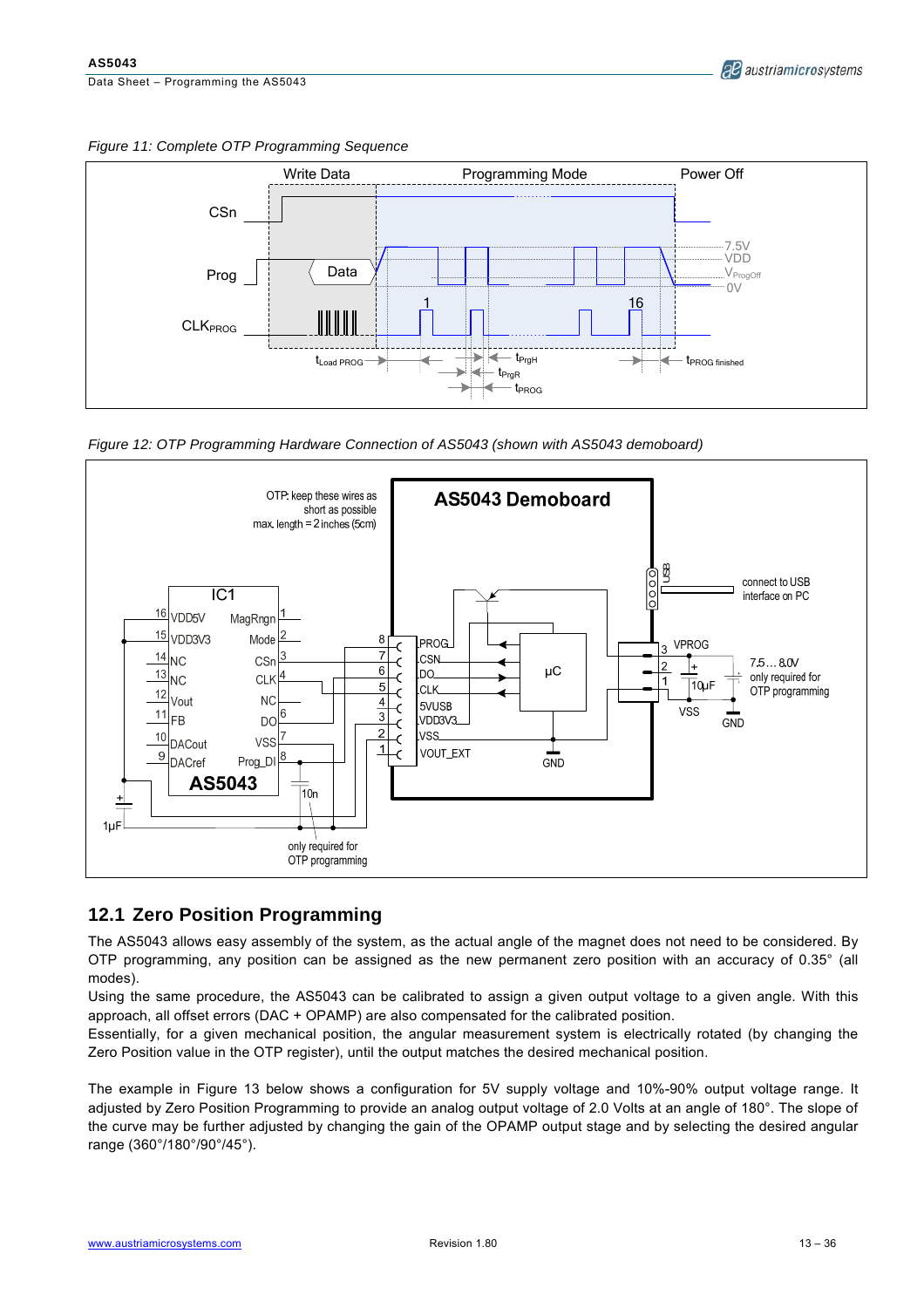*Figure 13: Zero Position Programming (shown for 360° mode)* 



### **12.2 Analog Mode Programming**

The analog output can be configured in many ways:

- It consists of three major building blocks,
	- a digital range preselector,
	- a 10-bit Digital-to-Analog-Converter (DAC)
	- and an OP-AMP buffer stage.

In the default configuration (all OTP bits = 0), the analog output is set for  $360^\circ$  operation, internal DAC reference (VDD5V/2), external OPAMP gain, 0-100% ratiometric to VDD5V.

Shown below is a typical example for a 0°-360° range, 0-5V output. The complete application requires only one external component, a buffer capacitor at VDD3V3 and has only 3 connections VDD, VSS and Vout (connectors 1-3).

*Note: the default setting for the OPAMP feedback path is:FB\_intEn=0=external. The external resistors Rf and Rg must be installed. In the programmed state (FB\_intEn=1=internal), these resistors do not need to be installed as the feedback path is internal (Rf\_int and Rg\_int).*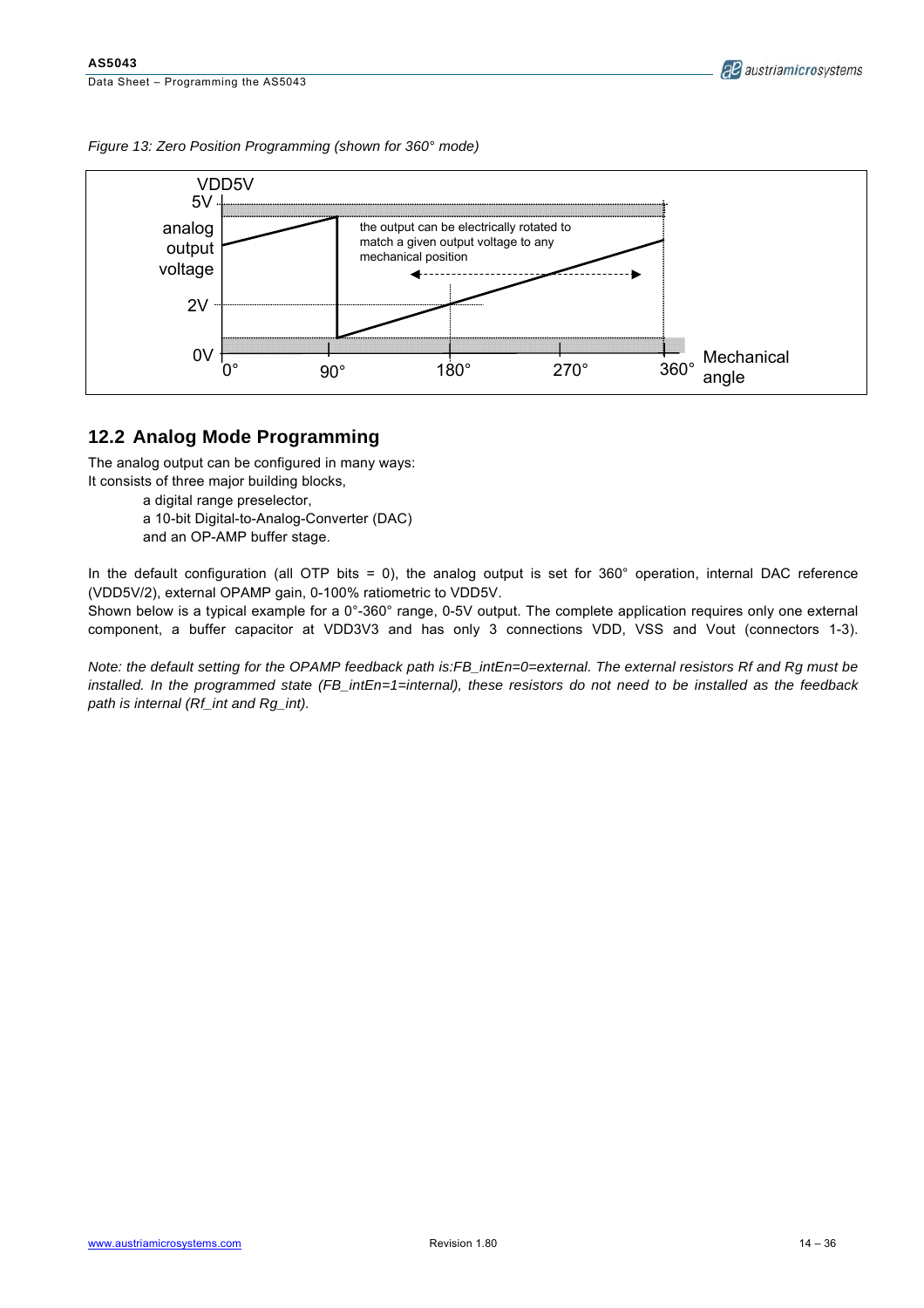Data Sheet – Programming the AS5043





#### **12.2.1 Angular Range Selector**

The Angular Range selector allows a digital pre-selection of the angular range. The AS5043 can be configured for a full scale angular range of 45°, 90°, 180° or 360°. In addition, the Output voltage versus angle response can be fine-tuned by setting the gain of the OP-AMP with external resistors and the maximum output voltage can be set in the DAC.

The combination of these options allows to configure the operation range of the AS5043 for all angles up to 360° and output voltages up to 5.5V.

The response curve for the analog output is linear for the selected range (45°/90°/180°/360°). In addition, the slope is mirrored at 180° for 45°- and 90°- modes and has a step response at 270° for the 180°-mode. This allows the AS5043 to be used in a variety of applications. In these three modes, the output remains at  $V_{\text{out,max}}$  and  $V_{\text{out,min}}$  to avoid a sudden output change when the mechanical angle is rotated beyond the selected analog range. In 360°-mode, a jitter between V<sub>out, max</sub> and V<sub>out, min</sub> at the 360° point is also prevented due to a hysteresis.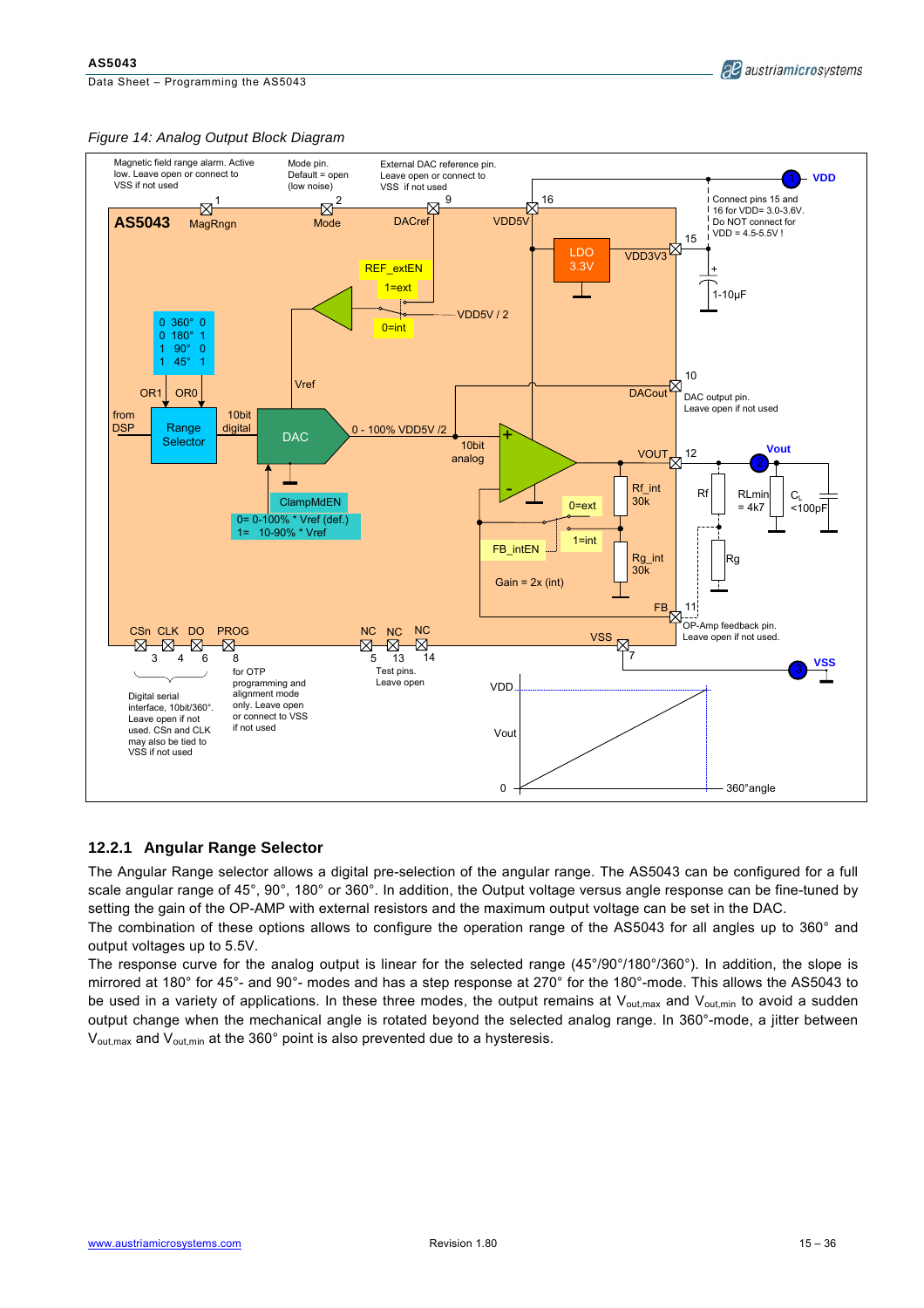Data Sheet – Programming the AS5043

**AS5043** 

#### *Table 5: Digital Range Selector Programming Option*

*\*) Note: the resolution on the digital SSI interface is always 10bit (0.35°/step) over 360°, independent on analog mode* 

# **12.3 Repeated OTP Programming**

Although a single AS5043 OTP register bit can be programmed only once (from 0 to 1), it is possible to program other, unprogrammed bits in subsequent programming cycles. However, a bit that has already been programmed should not be programmed twice. Therefore it is recommended that bits that are already programmed are set to "0" during a programming cycle.

# **12.4 Non-permanent Programming**

It is also possible to re-configure the AS5043 in a non-permanent way by overwriting the OTP register. This procedure is essentially a "Write Data" sequence (see Figure 10) without a subsequent OTP programming cycle. The "Write Data" sequence may be applied at any time during normal operation. This configuration remains set while the power supply voltage is above the power-on reset level (see 19.5). See Application Note AN5000-20 for further information.

# **12.5 Digital-to-Analog Converter (DAC)**

The DAC has a resolution of 10bit (1024 steps) and can be configured for the following options.

**AB** austriamicrosystems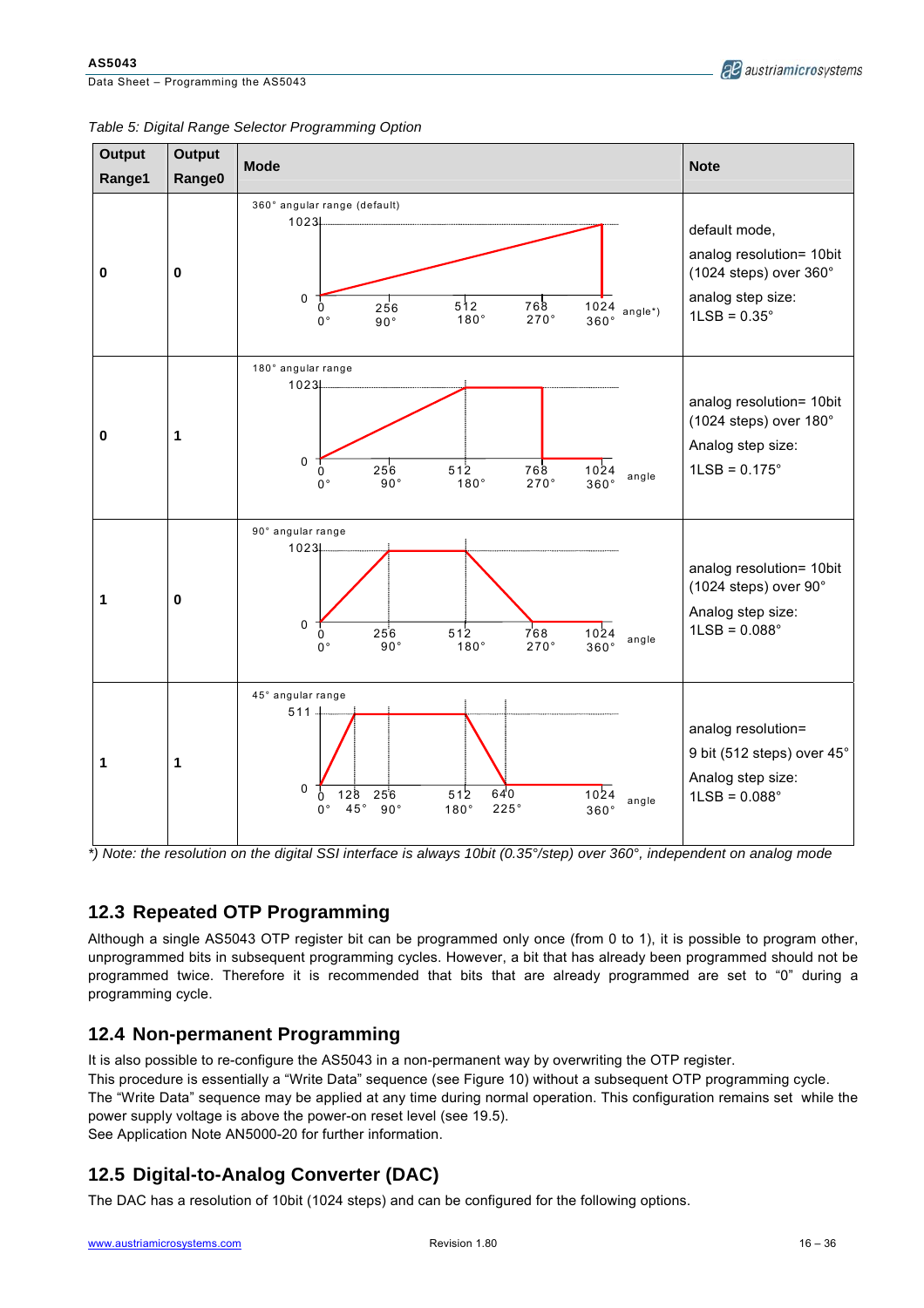

#### **Internal or external reference**

The default DAC reference is the voltage at pin #16 (VDD5V) divided by 2 (see Figure 13). Using this reference, a system that has an output voltage ratiometric to the supply voltage can be built.

Optionally, an external reference source, applied at pin#9 (DACref) can be used. This programming option is useful for applications requiring a precise output voltage that is independent of supply fluctuations, for current sink outputs or for applications with a dynamic reference, e.g. attenuation of audio signals.

#### **0-100% or 10-90% full scale range**

The reference voltage for the DAC is buffered internally. The recommended range for the external reference voltage is 0.2V to (VDD3V3 -0.2)V.

The DAC output voltage will be switched to 0V, when the magnetic field is out of range, when the MagInc and MagDec indicators are both =1 and the MagRngn-pin (#1) will go low.

The default full scale output voltage range is 0-100%\*VDD5V. Due to limitations in the output stage of an OP-Amp buffer, it cannot drive the output voltage from 0-100% rail-to-rail. Without load, the minimum output voltage at 0° will be a few millivolts higher than 0V and the maximum output voltage will be slightly lower than VDD5V. With increasing load, the voltage drops will increase accordingly.

As a programming option, an output range of 10-90%\*VDD5V can be selected. In this mode, there is no saturation at the upper and lower output voltage limits like in the 0-100% mode and it allows failure detection as the output voltage will be outside the 10-90% limits, when the magnetic field is in the "red" range ( $V_{\text{out}}$ =0V, see Table 3) or when the supply to the chip is interrupted  $(V_{\text{out}}=0V)$  or VDD5V).

The unbuffered output of the DAC is accessible at pin #10 (DACout). This output must not be loaded.

#### **12.6 OP-AMP Stage**

The DAC output is buffered by a non-inverting Op-Amp stage. The amplifier is supplied by VDD5V (pin #16) and can hence provide output voltages up to 5V.

By allowing access to the inverting input of the Op-Amp and with the addition of a few discrete components it can be configured in many ways, like high current buffer, current sink output, adjustable angle range, etc...

Per default, the gain of the Op-Amp must be set by two external resistors (see Figure 13). Optionally, the fixed internal gain setting (2x) may be programmed by OTP, eliminating the need for external resistors.

#### **12.6.1 Output Noise**

The Noise level at the analog output depends on two states of the digital angular output:

- a) the digital angular output value is stable In this case, the output noise is the figure given as  $V_{noise}$  in paragraph 19.3.6. Note that the noise level is given for the default gain of 2x For other gains, it must be scaled accordingly.
- b) the digital output is at the edge of a step In this case, the digital output may jitter between two adjacent values. The rate of jitter is specified as transition

noise (parameter TN in paragraph 19.5). The resulting output noise is calculated by:

$$
V_{noise, Vout} = \frac{TN * VDD5V}{360} + V_{noise, OPAMP}
$$

*where:* 

 $V_{noise, Vout}$  = noise level at pin Vout in Vrms

 $TN =$  transition noise (in  $\degree$ rms; see 19.5)

 $VDD5V = Supply voltage VDD5V in V$ 

 $V_{noise,OPAMP}$  = noise level of OPAMP

(paragraph 19.3.6) in Vrms

### **12.7 Application Examples**

See Application Note AN5043-10 for AS5043 Application Examples.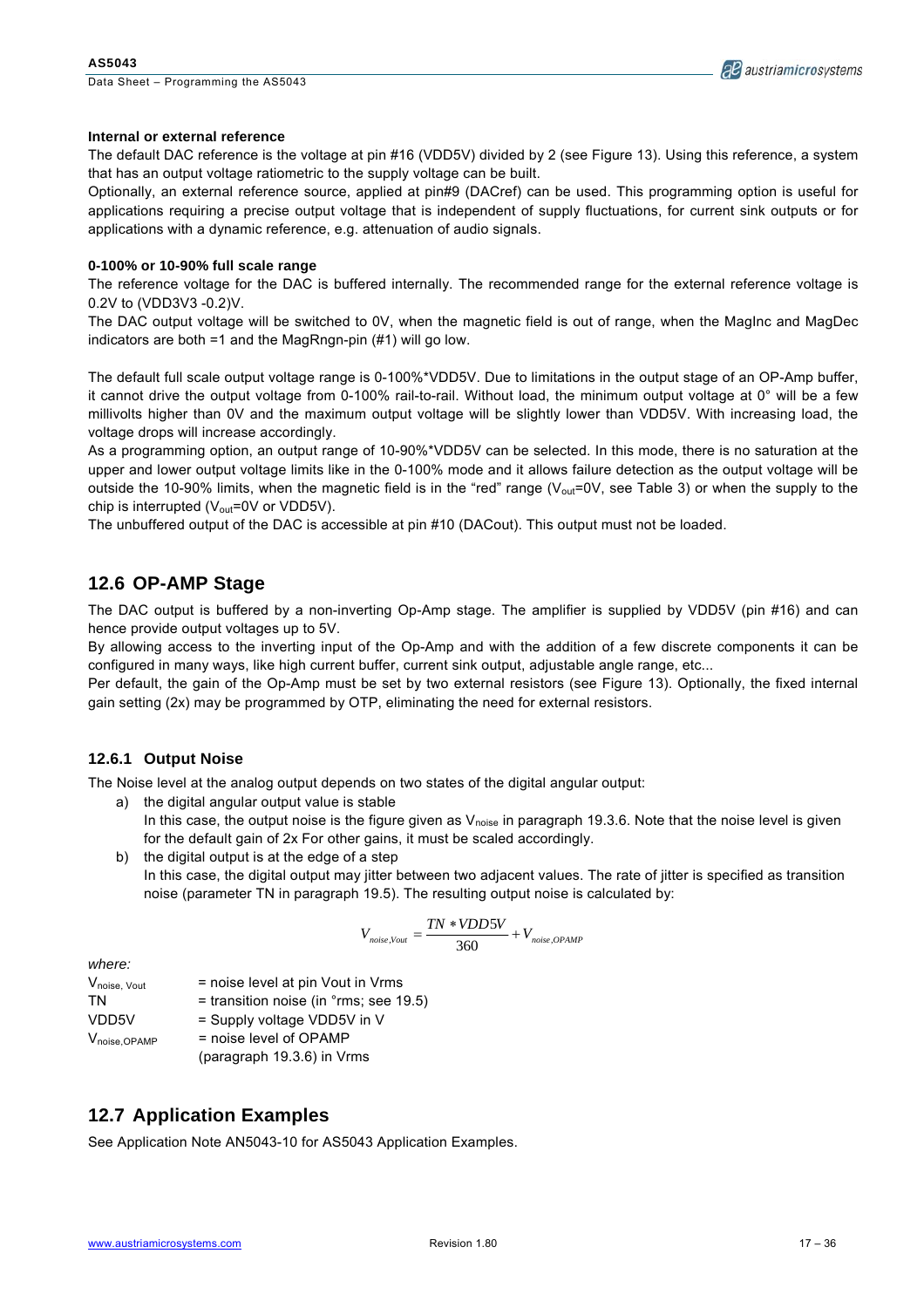

# **13 Analog Readback Mode**

Non-volatile programming (OTP) uses on-chip zener diodes, which become permanently low resistive when subjected to a specified reverse current.

The quality of the programming process depends on the amount of current that is applied during the programming process (up to 130mA). This current must be provided by an external voltage source. If this voltage source cannot provide adequate power, the zener diodes may not be programmed properly.

In order to verify the quality of the programmed bits, an analog level can be read for each zener diode, giving an indication whether this particular bit was properly programmed or not.

To put the AS5043 in Analog Readback Mode, a digital sequence must be applied to pins CSn, PROG and CLK as shown in Figure 15. The digital level for this pin depends on the supply configuration (3.3V or 5V; see section 1, page 5).

The second rising edge on CSn (OutpEN) changes pin PROG to a digital output and the log. high signal at pin PROG must be removed to avoid collision of outputs (grey area in Figure 15).

The following falling slope of CSn changes pin PROG to an analog output, providing a reference voltage  $V_{ref}$ , that must be saved as a reference for the calculation of the subsequent programmed and unprogrammed OTP bits.

Following this step, each rising slope of CLK outputs one bit of data in the reverse order as during programming. (see Figure 15: Output Range OR0 and -1 , ClampMdEn, RefExtEn, FB\_IntEn, Z0…Z9, ccw)

During analog readback, the capacitor at pin PROG (see Figure 12) should be removed to allow a fast readout rate.

The measured analog voltage for each bit must be subtracted from the previously measured  $V_{ref}$ , and the resulting value gives an indication on the quality of the programmed bit: a reading of <100mV indicates a properly programmed bit and a reading of >1V indicates a properly unprogrammed bit.

A reading between 100mV and 1V indicates a faulty bit, which may result in an undefined digital value, when the OTP is read at power-up.

Following the 16<sup>th</sup> clock (after reading bit "ccw"), the chip must be reset by disconnecting the power supply.



*Figure 15: Analog OTP Register Read*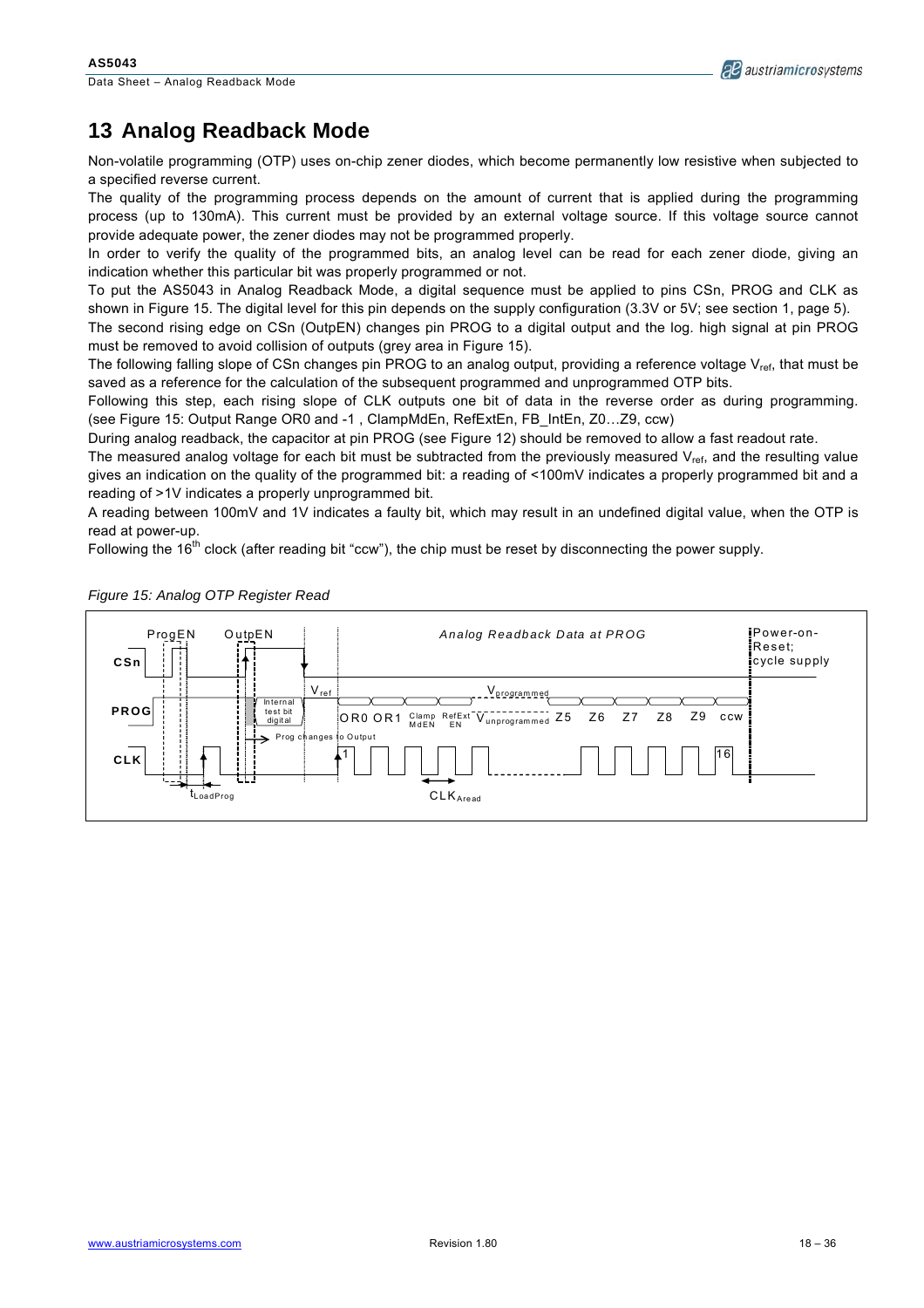Data Sheet – Alignment Mode



# **14 Alignment Mode**

The alignment mode simplifies centering the magnet over the chip to gain maximum accuracy and XY-alignment tolerance.

This electrical centering method allows a wider XY-alignment tolerance (0.485mm radius) than mechanical centering (0.25mm radius) as it eliminates the placement tolerance of the die within the IC package (+/- 0.235mm).

Alignment mode can be enabled with the falling edge of CSn while PROG = logic high (Figure 15). The Data bits D9-D0 of the SSI change to a 10-bit displacement amplitude output. A high value indicates large X or Y displacement, but also higher absolute magnetic field strength. The magnet is properly aligned, when the difference between highest and lowest value over one full turn is at a minimum.

Under normal conditions, a properly aligned magnet will result in a reading of less than 32 over a full turn.

Stronger magnets or short gaps between magnet and IC may show values larger than 32. These magnets are still properly aligned as long as the difference between highest and lowest value over one full turn is at a minimum.

The MagInc and MagDec indicators will be = 1 when the alignment mode reading is < 32. At the same time, hardware pin MagRngn (#1) will be pulled to VSS.

The Alignment mode can be reset to normal operation mode by a power-on-reset (cycle power supply) or by a falling edge of CSn with PROG=low (see Figure 16).

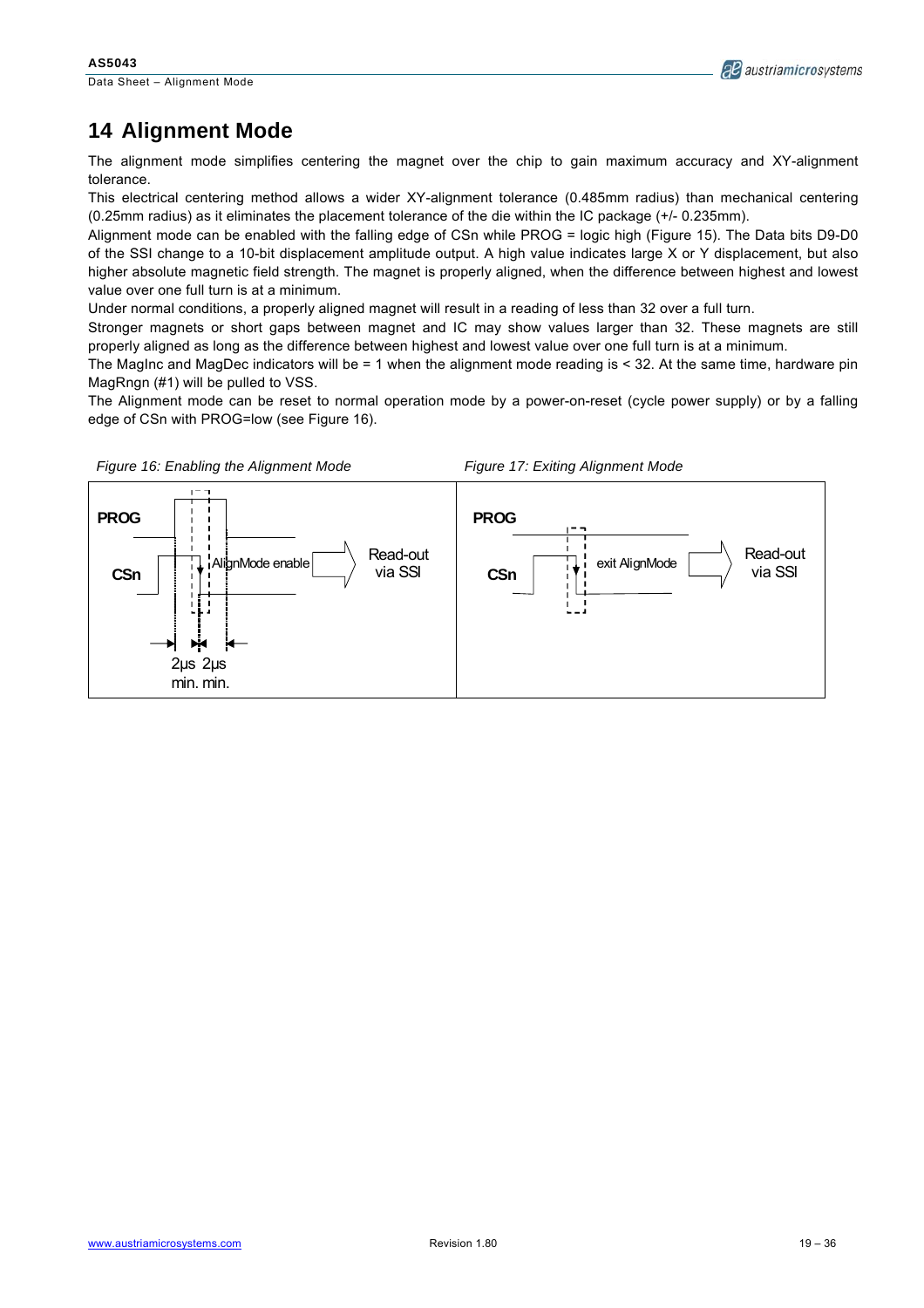# **15 Choosing the Proper Magnet**

Typically the magnet should be 6mm in diameter and ≥2.5mm in height. Magnetic materials such as rare earth AlNiCo, SmCo5 or NdFeB are recommended.

The magnet's field strength perpendicular to the die surface should be verified using a gauss-meter. The magnetic field  $B<sub>v</sub>$  at a given distance, along a concentric circle with a radius of 1.1mm (R1), should be in the range of  $\pm 45$ mT... $\pm 75$ mT. (see Figure 18).





### **15.1 Physical Placement of the Magnet**

The best linearity can be achieved by placing the center of the magnet exactly over the defined center of the IC package as shown in Figure 19.



*Figure 19: Defined IC Center and Magnet Displacement Radius*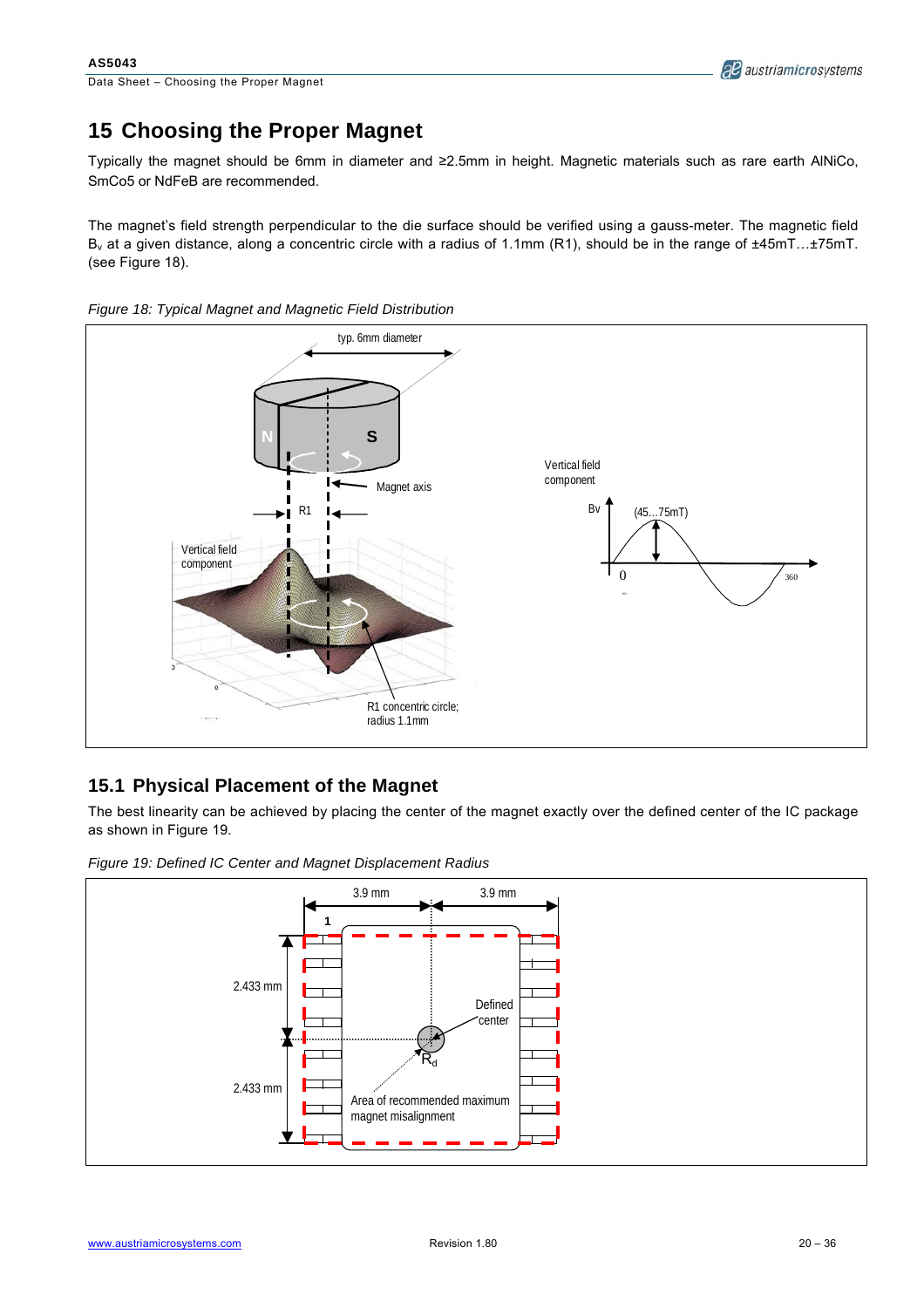Data Sheet – Choosing the Proper Magnet



#### **15.1.1 Magnet Placement**

The magnet's center axis should be aligned within a displacement radius  $R<sub>d</sub>$  of 0.25mm from the defined center of the IC with reference to the edge of pin #1 (see Figure 19). This radius includes the placement tolerance of the chip within the SSOP-16 package (+/- 0.235mm).

The displacement radius  $R_d$  is 0.485mm with reference to the center of the chip (see section Alignment Mode).

The vertical distance should be chosen such that the magnetic field on the die surface is within the specified limits (see Figure 18). The typical distance "z" between the magnet and the package surface is 0.5mm to 1.8mm with the recommended magnet (6mm x 3mm). Larger gaps are possible, as long as the required magnetic field strength stays within the defined limits.

A magnetic field outside the specified range may still produce usable results, but the out-of-range condition will be indicated by MagRngn (pin 1), which will be pulled low. At this condition, the angular data is still available over the digital serial interface (SSI), but the analog output will be turned off.



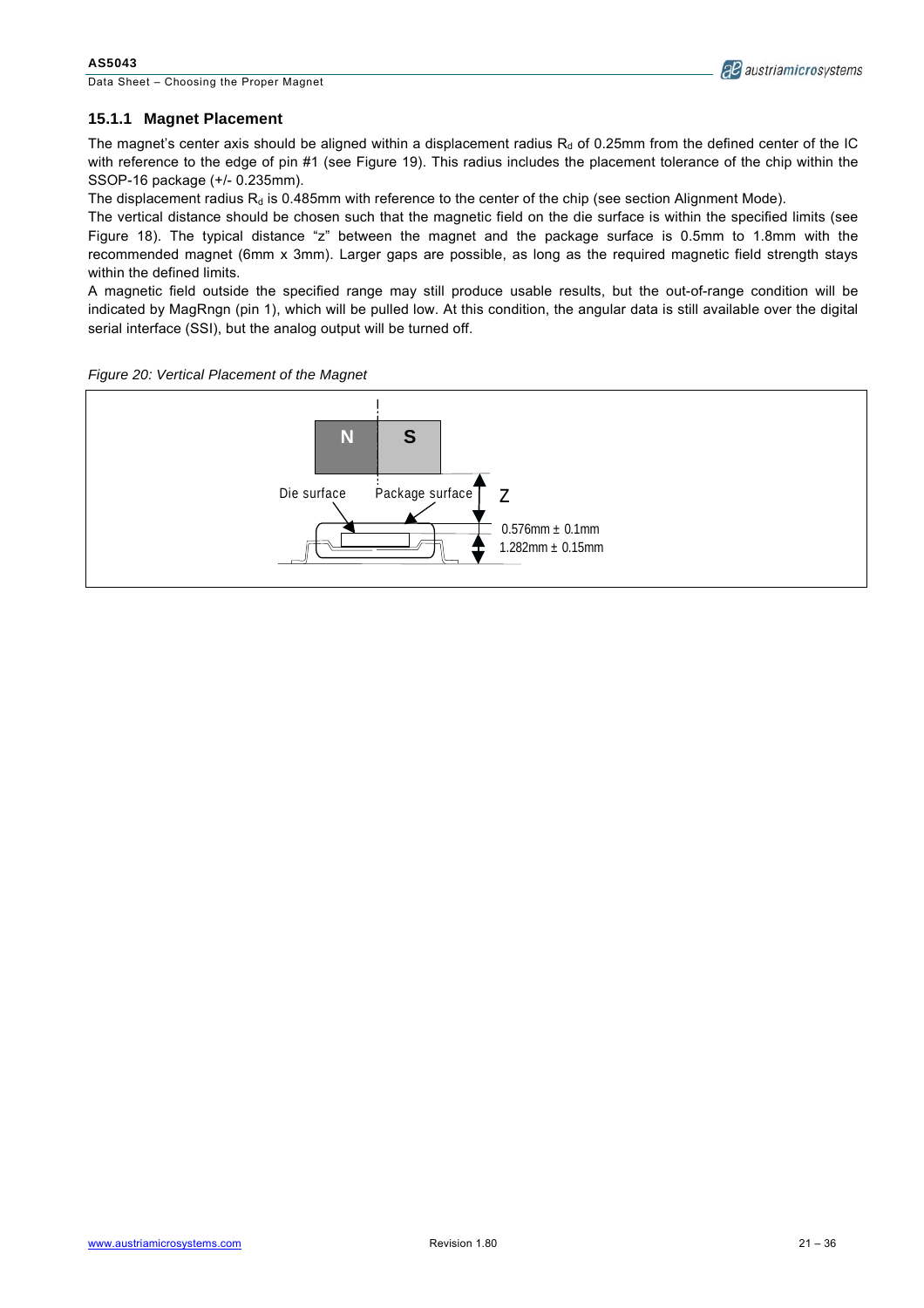# **16 Simulation Modelling**



*Figure 21: Arrangement of Hall Sensor Array on Chip (principle)* 

With reference to Figure 21, a diametrically magnetized permanent magnet is placed above or below the surface of the AS5043. The chip uses an array of Hall sensors to sample the vertical vector of a magnetic field distributed across the device package surface. The area of magnetic sensitivity is a circular locus of 1.1mm radius with respect to the center of the die. The Hall sensors in the area of magnetic sensitivity are grouped and configured such that orthogonally related components of the magnetic fields are sampled differentially.

 The differential signal Y1-Y2 will give a sine vector of the magnetic field. The differential signal X1-X2 will give an orthogonally related cosine vector of the magnetic field.

The angular displacement (Θ) of the magnetic source with reference to the Hall sensor array may then be modelled by:

$$
\Theta = \arctan\frac{(Y1 - Y2)}{(X1 - X2)} \pm 0.5^{\circ}
$$

The  $\pm 0.5^\circ$  angular error assumes a magnet optimally aligned over the center of the die and is a result of gain mismatch errors of the AS5043. Placement tolerances of the die within the package are ±0.235mm in X and Y direction, using a reference point of the edge of pin #1 (Figure 21).

In order to neglect the influence of external disturbing magnetic fields, a robust differential sampling and ratiometric calculation algorithm has been implemented. The differential sampling of the sine and cosine vectors removes any common mode error due to DC components introduced by the magnetic source itself or external disturbing magnetic fields. A ratiometric division of the sine and cosine vectors removes the need for an accurate absolute magnitude of the magnetic field and thus accurate Z-axis alignment of the magnetic source.

The recommended differential input range of the magnetic field strength  $(B_{(X1-X2)},B_{(Y1-Y2)})$  is  $\pm 75$ mT at the surface of the die. In addition to this range, an additional offset of ±5mT, caused by unwanted external stray fields is allowed.

The chip will continue to operate, but with degraded output linearity, if the signal field strength is outside the recommended range. Too strong magnetic fields will introduce errors due to saturation effects in the internal preamplifiers. Too weak magnetic fields will introduce errors due to noise becoming more dominant.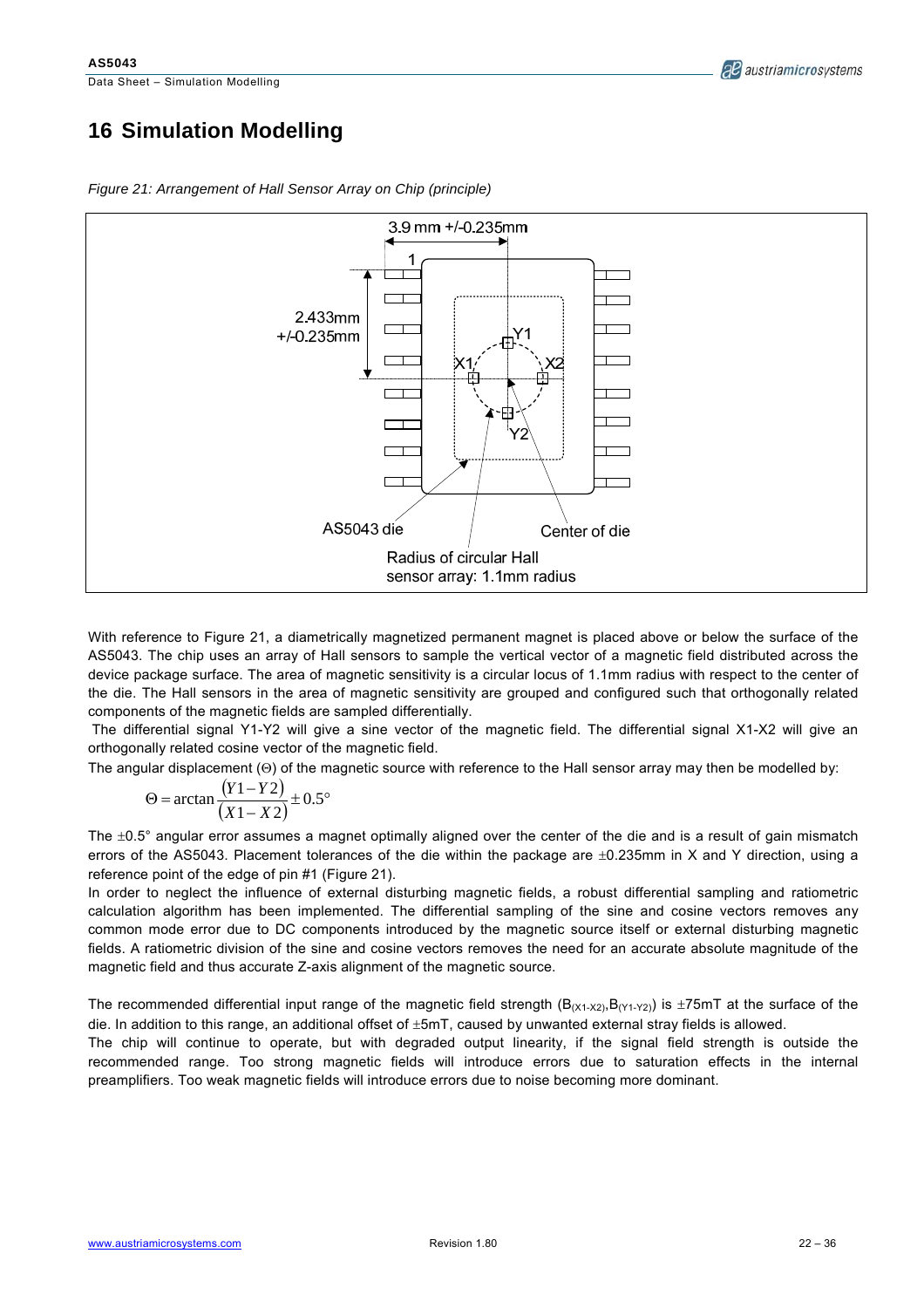.



# **17 Failure Diagnostics**

The AS5043 also offers several diagnostic and failure detection features:

### **17.1 Magnetic Field Strength Diagnosis**

**By software:** the MagInc and MagDec status bits will both be high when the magnetic field is out of range.

**By hardware:** Pin #1 (MagRngn) is a logical NAND-ed combination of the MagInc and MagDec status bits. It is an opendrain output and will be turned on (= low with external pull-up resistor) when the magnetic field is out of range.

**By hardware:** Pin #12 (Vout) is the analog output of the DAC and OP-Amp. The analog output will be 0V, when the magnetic field is out of range (all analog modes).

### **17.2 Power Supply Failure Detection**

**By software:** If the power supply to the AS5043 is interrupted, the digital data read by the SSI will be all "0"s. Data is only valid, when bit OCF is high, hence a data stream with all "0"s is invalid. To ensure adequate low levels in the failure case, a pull-down resistor (~10kΩ) should be added between pin DO and VSS at the receiving side

**By hardware:** The MagRngn pin is an open drain output and requires an external pull-up resistor. In normal operation, this pin is high ohmic and the output is high. In a failure case, either when the magnetic field is out of range or the power supply is missing, this output will become low. To ensure an adequate low level in case of a broken power supply to the AS5043, the pull-up resistor (~10kΩ) must be connected to the positive supply at pin 16 (VDD5V).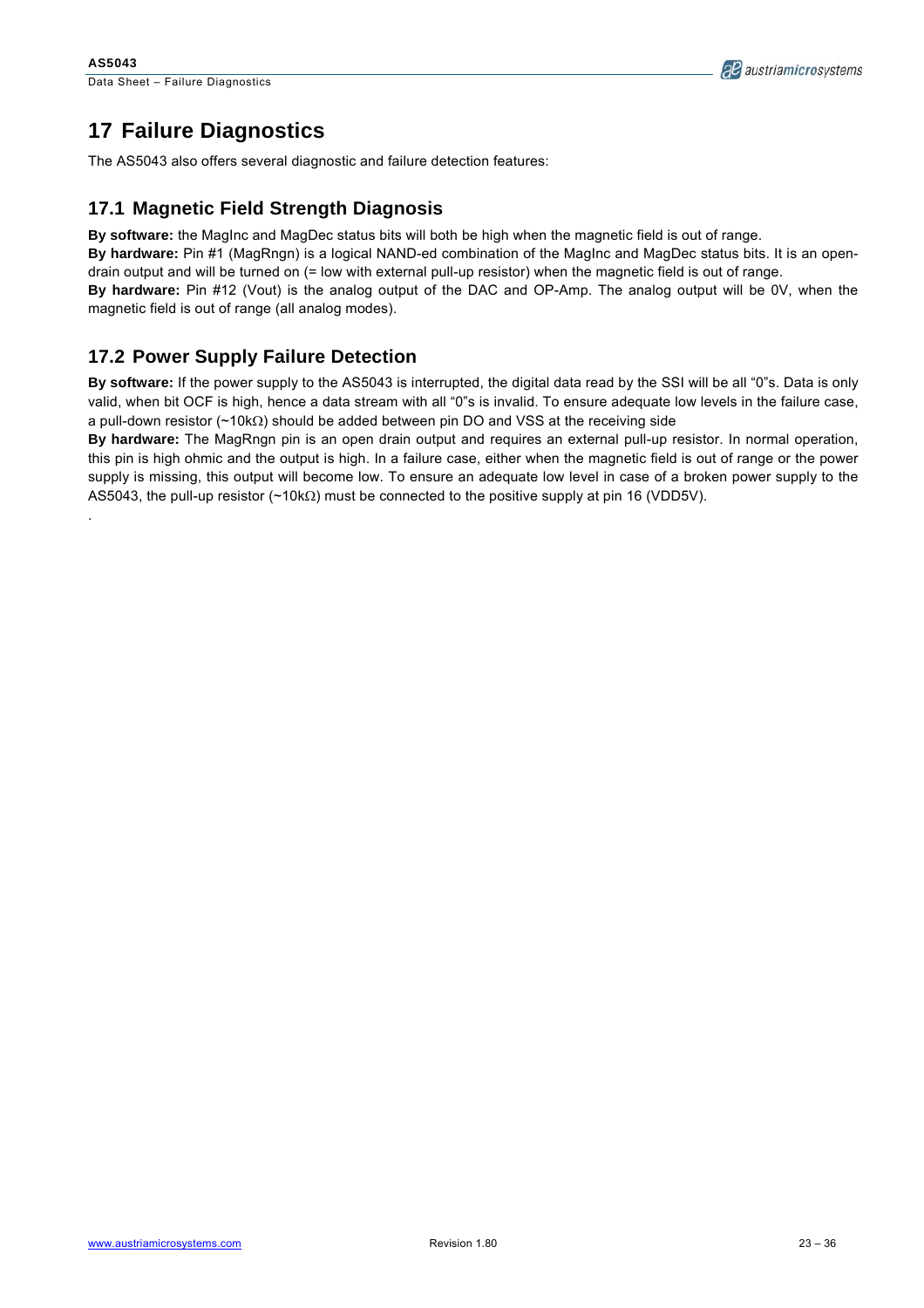

# **18 Angular Output Tolerances**

### **18.1 Accuracy; Digital Outputs**

Accuracy is defined as the error between measured angle and actual angle. It is influenced by several factors:

- the non-linearity of the analog-digital converters,
- internal gain and mismatch errors,
- non-linearity due to misalignment of the magnet

As a sum of all these errors, the accuracy with centered magnet = ( $Err_{max}$  –  $Err_{min}$ )/2 is specified as better than  $\pm 0.5$ degrees @ 25°C (see Figure 23).

Misalignment of the magnet further reduces the accuracy. Figure 22 shows an example of a 3D-graph displaying nonlinearity over XY-misalignment. The center of the square XY-area corresponds to a centered magnet (see dot in the center of the graph). The X- and Y- axis extends to a misalignment of  $\pm 1$ mm in both directions. The total misalignment area of the graph covers a square of 2x2 mm (79x79mil) with a step size of 100µm.

For each misalignment step, the measurement as shown in Figure 23 is repeated and the accuracy  $(Err_{max} - Err_{min})/2$  (e.g. 0.25° in Figure 23) is entered as the Z-axis in the 3D-graph.

**18.2 Accuracy; Analog Output** 

The analog output has the same accuracy as the digital output with the addition of the nonlinearities of the DAC and the OPAMP (+/-1LSB; see Table 5 and 0).

*Figure 22: Example of Linearity Error over XY Misalignment* 



The maximum non-linearity error on this example is better than  $\pm 1$  degree (inner circle) over a misalignment radius of ~0.7mm. For volume production, the placement tolerance of the IC within the package (±0.235mm) must also be taken into account.

The total nonlinearity error over process tolerances, temperature and a misalignment circle radius of 0.25mm is specified better than  $\pm 1.4$  degrees.

The magnet used for this measurement was a cylindrical NdFeB (Bomatec® BMN-35H) magnet with 6mm diameter and 2.5mm in height.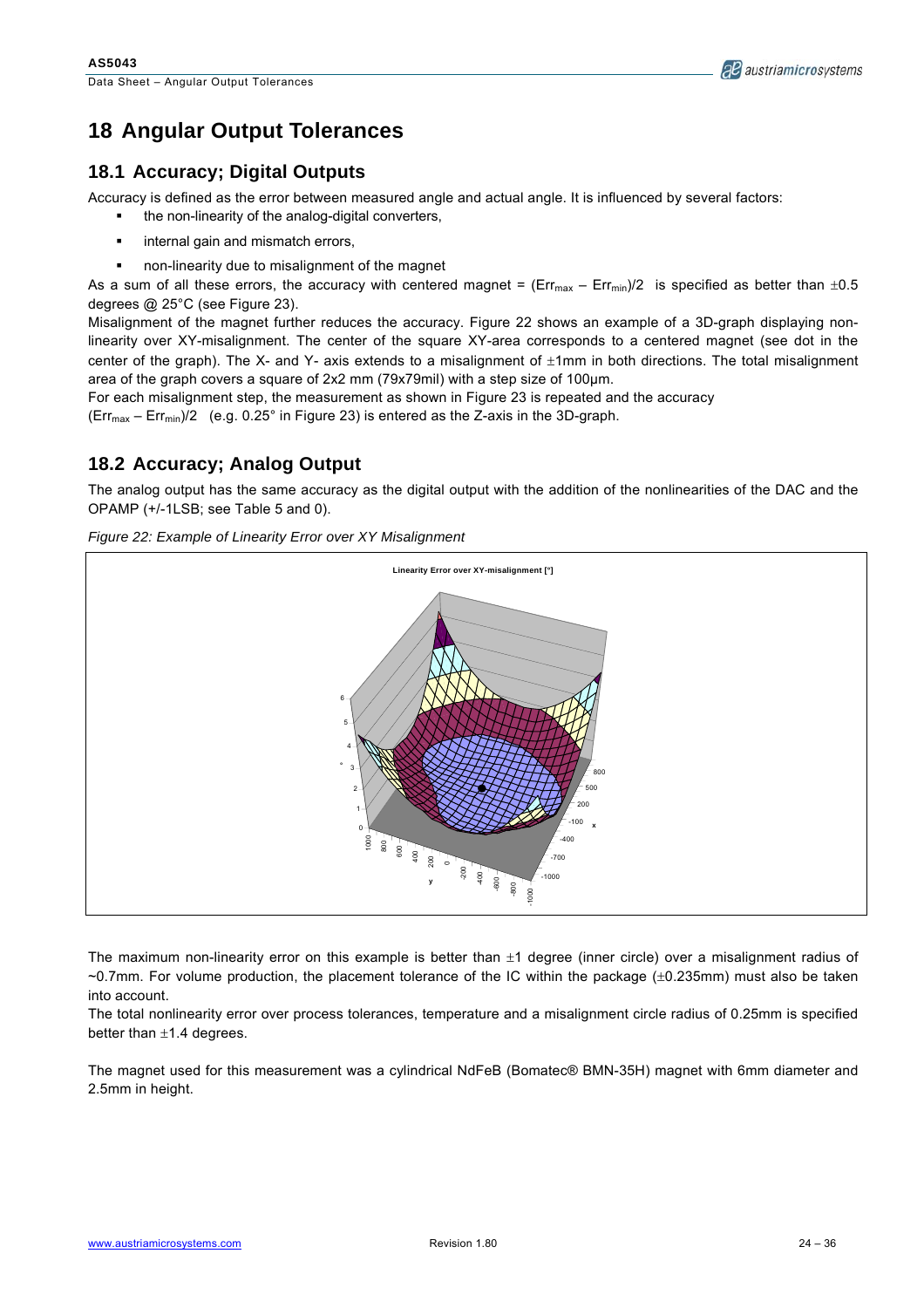



### **18.3 Transition Noise**

Transition noise is defined as the jitter in the transition between two steps.

Due to the nature of the measurement principle (Hall sensors + Preamplifier + ADC), there is always a certain degree of noise involved.

This transition noise voltage results in an angular transition noise at the outputs. It is specified as 0.06 degrees rms  $(1 \text{ sigma})^1$  in fast mode (pin MODE = high) and 0.03 degrees rms  $(1 \text{ sigma})^1$  in slow mode (pin MODE = low or open). These values are the repeatability of an indicated angle at a given mechanical position.

The transition noise has different implications on the type of output that is used:

absolute output; SSI interface:

The transition noise of the absolute output can be reduced by the user by applying an averaging of readings. An averaging of 4 readings will reduce the transition noise by 6dB or 50%, e.g. from 0.03°rms to 0.015°rms (1 sigma) in slow mode

**analog output:** 

Ideally, the analog output should have a jitter that is less than one digit. In 360° mode, both fast or slow mode may be selected for adequate low jitter.

In 180°, 90° or 45° mode, where the step sizes are smaller, slow mode should be selected to reduce the output jitter.

<sup>\*1</sup>: statistically, 1 sigma represents 68.27% of readings, 3 sigma represents 99.73% of readings.

### **18.4 High Speed Operation**

#### **18.4.1 Sampling Rate**

The AS5043 samples the angular value at a rate of 10.42k samples per second (ksps) in fast mode and 2.61ksps in slow mode.

Consequently, a new reading is performed each 96µs. (fast mode) or 384µs (slow mode).

At a stationary position of the magnet, this sampling rate creates no additional error.

#### **Absolute Mode:**

With the given sampling rates, the number of samples (n) per turn for a magnet rotating at high speed can be calculated by

*rpm* · 96 μs *n* 60 tor fast mode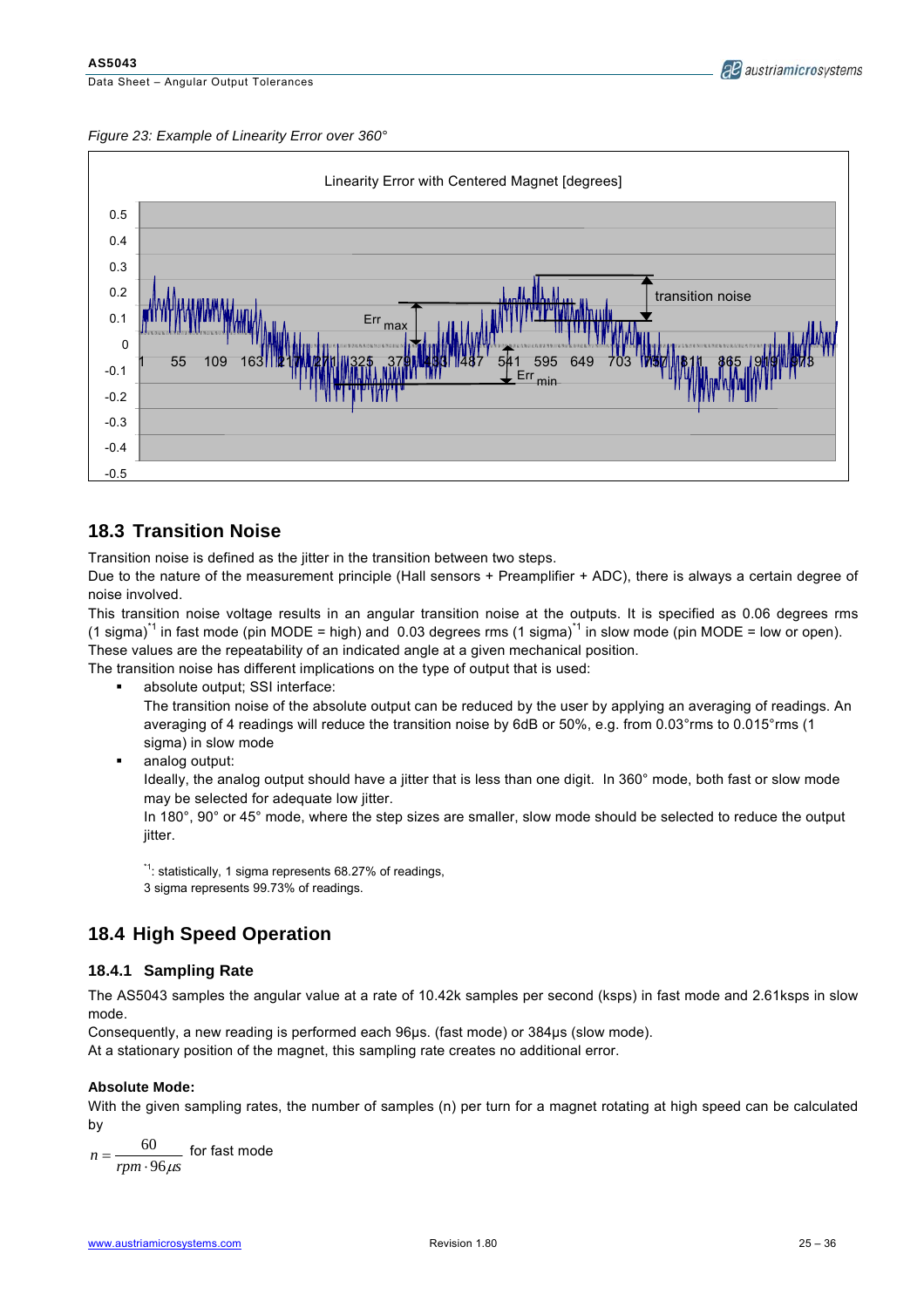#### **AS5043**

Data Sheet – Angular Output Tolerances



 $n = \frac{60}{rpm \cdot 384 \mu s}$  $=\frac{60}{rpm \cdot 384 \mu s}$  for slow mode

In practice, there is no upper speed limit. The only restriction is that there will be fewer samples per revolution as the speed increases.

Regardless of the rotational speed, the absolute angular value is always sampled at the highest resolution.

|  | Table 6: Speed Performance |
|--|----------------------------|
|  |                            |

| <b>Fast Mode</b>                | <b>Slow Mode</b>               |  |  |  |  |
|---------------------------------|--------------------------------|--|--|--|--|
| $(Pin Mode = 1)$                | $(Pin Mode = 0 or open)$       |  |  |  |  |
| 610rpm = $1024$ samples / turn  | $610$ rpm = 256 samples / turn |  |  |  |  |
| 1220rpm = $512$ samples / turn  | 1220rpm = 128 samples / turn   |  |  |  |  |
| $2441$ rpm = 256 samples / turn | $2441$ rpm = 64 samples / turn |  |  |  |  |
| etc                             | etc                            |  |  |  |  |

### **18.5 Output Delays**

The propagation delay is the delay between the time that the sample is taken until it is available as angular data. This delay is 96µs in fast mode (pin Mode = high) and 384µs in slow mode (pin Mode = low or open).

The analog output produces no further delay, the output voltage will be updated as soon as it is available. Using the SSI interface for data transmission, an additional delay must be considered, caused by the asynchronous sampling  $(0...1/f_{sample})$  and the time it takes the external control unit to read and process the angular data from the AS5043.

#### **18.5.1 Angular Error Caused by Propagation Delay**

A rotating magnet will cause an angular error caused by the propagation delay. This error increases linearly with speed:

 $e_{\text{sampling}}$  (deg) = 6 \* *rpm* \* *pr.delay* 

where  $e_{sampling}$  = angular error [°] *rpm* = rotating speed [rpm] *prop.delay* = propagation delay [seconds]

Note: since the propagation delay is known, it can be automatically compensated by the control unit processing the data from the AS5043.

### **18.6 Internal Timing Tolerance**

The AS5043 does not require an external ceramic resonator or quartz. All internal clock timings for the AS5043 are generated by an on-chip RC oscillator. This oscillator is factory trimmed to ±5% accuracy at room temperature (±10% over full temperature range). This tolerance influences the ADC sampling rate:

#### **18.6.1 Absolute Output; SSI Interface**

A new angular value is updated every 96µs +/- 5% (Mode = 1) or  $384\mu s$  +/- 5% (Mode = 0 or open)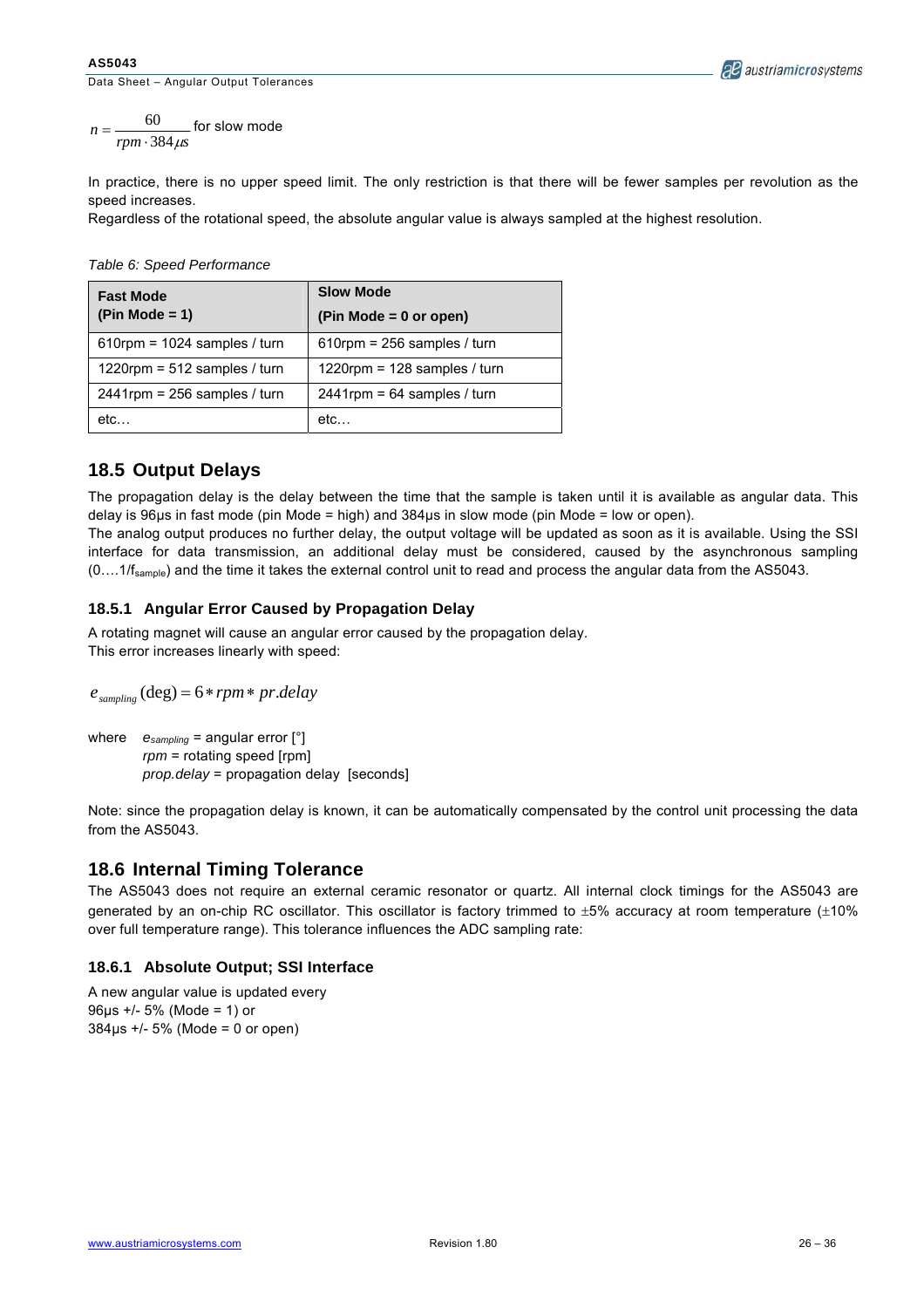

### **18.7 Temperature**

#### **18.7.1 Magnetic Temperature Coefficient**

One of the major benefits of the AS5043 compared to linear Hall sensors is that it is much less sensitive to temperature. While linear Hall sensors require a compensation of the magnet's temperature coefficients, the AS5043 automatically compensates for the varying magnetic field strength over temperature. The magnet's temperature drift does not need to be considered, as the AS5043 operates with magnetic field strengths from ±45…±75mT.

*Example:*

A NdFeB magnet has a field strength of 75mT @ –40°C and a temperature coefficient of -0.12% per Kelvin. The temperature change is from  $-40^{\circ}$  to  $+125^{\circ}$  = 165K.

The magnetic field change is: 165 x -0.12% = -19.8%, which corresponds to 75mT at -40°C and 60mT at 125°C.

The AS5043 can compensate for this temperature related field strength change automatically, no user adjustment is required.

#### **18.7.2 Accuracy over Temperature**

The influence of temperature in the absolute accuracy is very low. While the accuracy is  $\leq \pm 0.5^{\circ}$  at room temperature, it may increase to ≤±0.9° due to increasing noise at high temperatures.

#### **18.7.3 Timing Tolerance over Temperature**

The internal RC oscillator is factory trimmed to  $\pm 5\%$ . Over temperature, this tolerance may increase to  $\pm 10\%$ . Generally, the timing tolerance has no influence in the accuracy or resolution of the system, as it is used mainly for internal clock generation.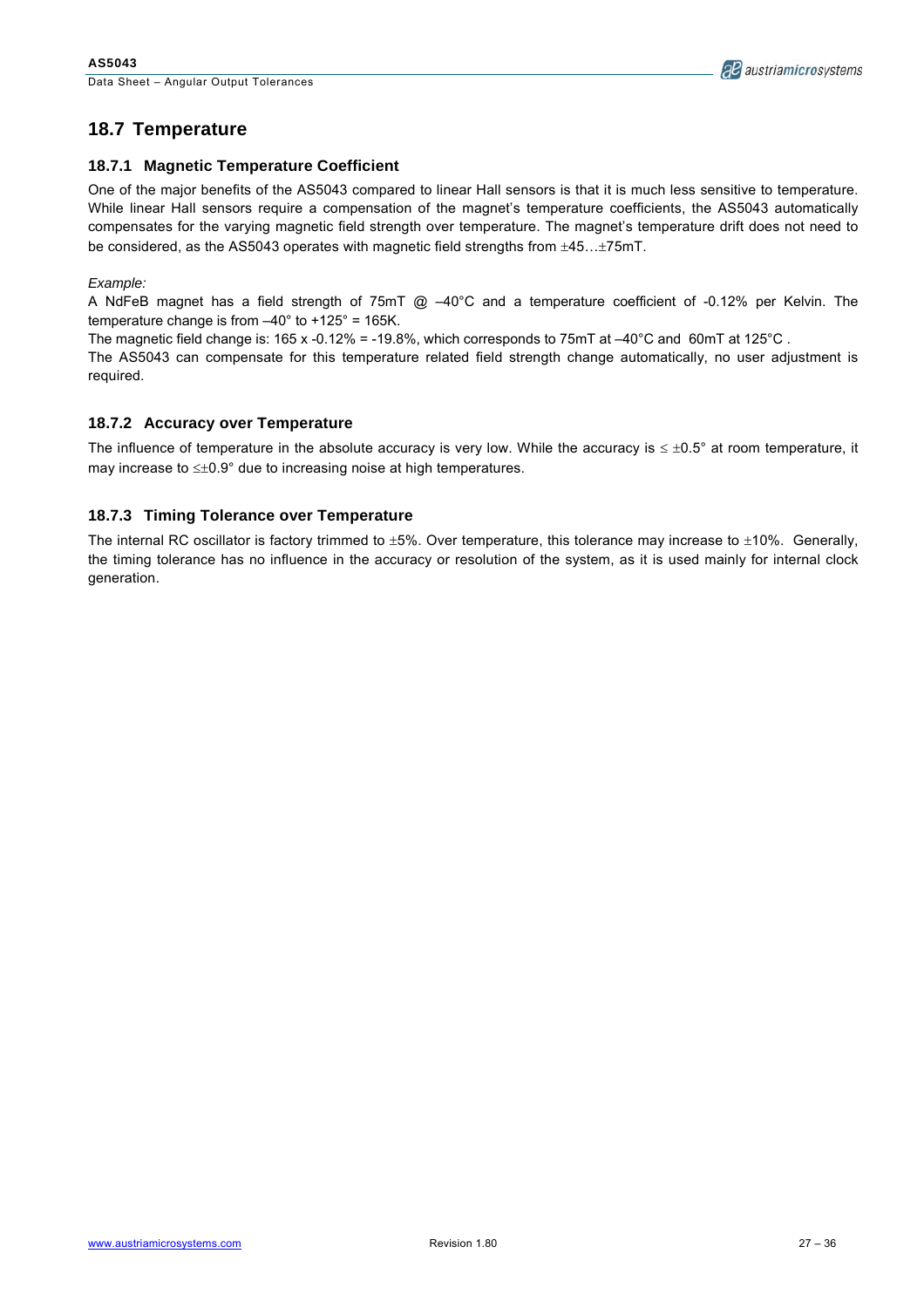# **19 Electrical Characteristics**

### **19.1 Absolute Maximum Ratings (non operating)**

Stresses beyond those listed under "Absolute Maximum Ratings" may cause permanent damage to the device. These are stress ratings only. Functional operation of the device at these or any other conditions beyond those indicated under "Operating Conditions" is not implied. Exposure to absolute maximum rating conditions for extended periods may affect device reliability.

| <b>Parameter</b>                        | <b>Symbol</b>       | <b>Min</b> | <b>Max</b>   | <b>Unit</b> | <b>Note</b>                                                                   |
|-----------------------------------------|---------------------|------------|--------------|-------------|-------------------------------------------------------------------------------|
| DC supply voltage                       | VDD5V               | $-0.3$     | 7            | V           | Pin VDD5V                                                                     |
|                                         | VDD3V3              |            | 5            | V           | Pin VDD3V3                                                                    |
|                                         |                     | $-0.3$     | $VDD5V +0.3$ | V           | Pins MagRngn, Mode, CSn, CLK, DO,<br>DACout, FB, Vout                         |
| Input pin voltage                       | $V_{\text{in}}$     | $-0.3$     | 5            |             | Pin DACref                                                                    |
|                                         |                     | $-0.3$     | 7.5          |             | Pin PROG DI                                                                   |
| Input current (latchup immunity)        | I <sub>scr</sub>    | $-100$     | 100          | mA          | Norm: JEDEC 78                                                                |
| Electrostatic discharge                 | <b>ESD</b>          |            | ±2           | kV          | Norm: MIL 883 E method 3015                                                   |
| Storage temperature                     | $T_{\sf strg}$      | -55        | 125          | °C          | Min – 67°F ; Max +257°F                                                       |
| Body temperature (Lead-free<br>package) | $T_{\mathsf{Body}}$ |            | 260          | °C          | t=20 to 40s, Norm: IPC/JEDEC<br>J-Std-020C<br>Lead finish 100% Sn "matte tin" |
| Humidity non-condensing                 | H                   | 5          | 85           | $\%$        |                                                                               |

### **19.2 Operating Conditions**

| <b>Parameter</b>                                  | <b>Symbol</b>               | <b>Min</b> |                  |     |              | Typ Max Unit Note                 |
|---------------------------------------------------|-----------------------------|------------|------------------|-----|--------------|-----------------------------------|
| Ambient temperature                               | $\mathsf{T}_{\mathsf{amb}}$ | $-40$      |                  | 125 | $^{\circ}$ C | $-40^{\circ}$ F +257 $^{\circ}$ F |
| Supply current                                    | <b>I</b> supp               |            | 16               | 21  | mA           |                                   |
| Supply voltage at pin VDD5V                       | VDD5V                       | 4.5        | 5.0              | 5.5 | V            |                                   |
| Voltage regulator output voltage at pin<br>VDD3V3 | VDD3V3                      | 3.0        | 3.3              | 3.6 | v            | 5V Operation                      |
| Supply voltage at pin VDD5V                       | VDD5V                       | 3.0        | 3.3              | 3.6 | V            | 3.3V Operation                    |
| Supply voltage at pin VDD3V3                      | VDD3V3                      | 3.0        | 3.3 <sub>2</sub> | 3.6 | V            | (pin VDD5V and VDD3V3 connected)  |

### **19.3 DC Characteristics for Digital Inputs and Outputs**

### **19.3.1 CMOS Schmitt-Trigger Inputs: CLK, CSn (internal Pull-up), Mode (internal Pull-down)**

(operating conditions:  $T_{amb} = -40$  to +125°C, VDD5V = 3.0-3.6V (3V operation) VDD5V = 4.5-5.5V (5V operation) unless otherwise noted)

| <b>Parameter</b>                   | <b>Symbol</b>                      | <b>Min</b>    | <b>Max</b>    | Unit | <b>Note</b>             |
|------------------------------------|------------------------------------|---------------|---------------|------|-------------------------|
| High level input voltage           | Vıн                                | $0.7 * VDD5V$ |               |      | Normal operation        |
| Low level input voltage            | $\mathsf{V}_{\mathsf{IL}}$         |               | $0.3 * VDD5V$ | v    |                         |
| Schmitt Trigger hysteresis         | $V_{\text{lon}}$ $V_{\text{loff}}$ |               |               |      |                         |
| Input leakage current              | <b>LEAK</b>                        | $-1$          |               |      | Pin CLK, $VDD5V = 5.0V$ |
| Pull-up low level input current    | -lit                               | $-30$         | $-100$        | μA   | Pin CSn, VDD5V= 5.0V    |
| Pull-down high level input current | Iін                                | 30            | 100           |      | Pin Mode, VDD5V= 5.0V   |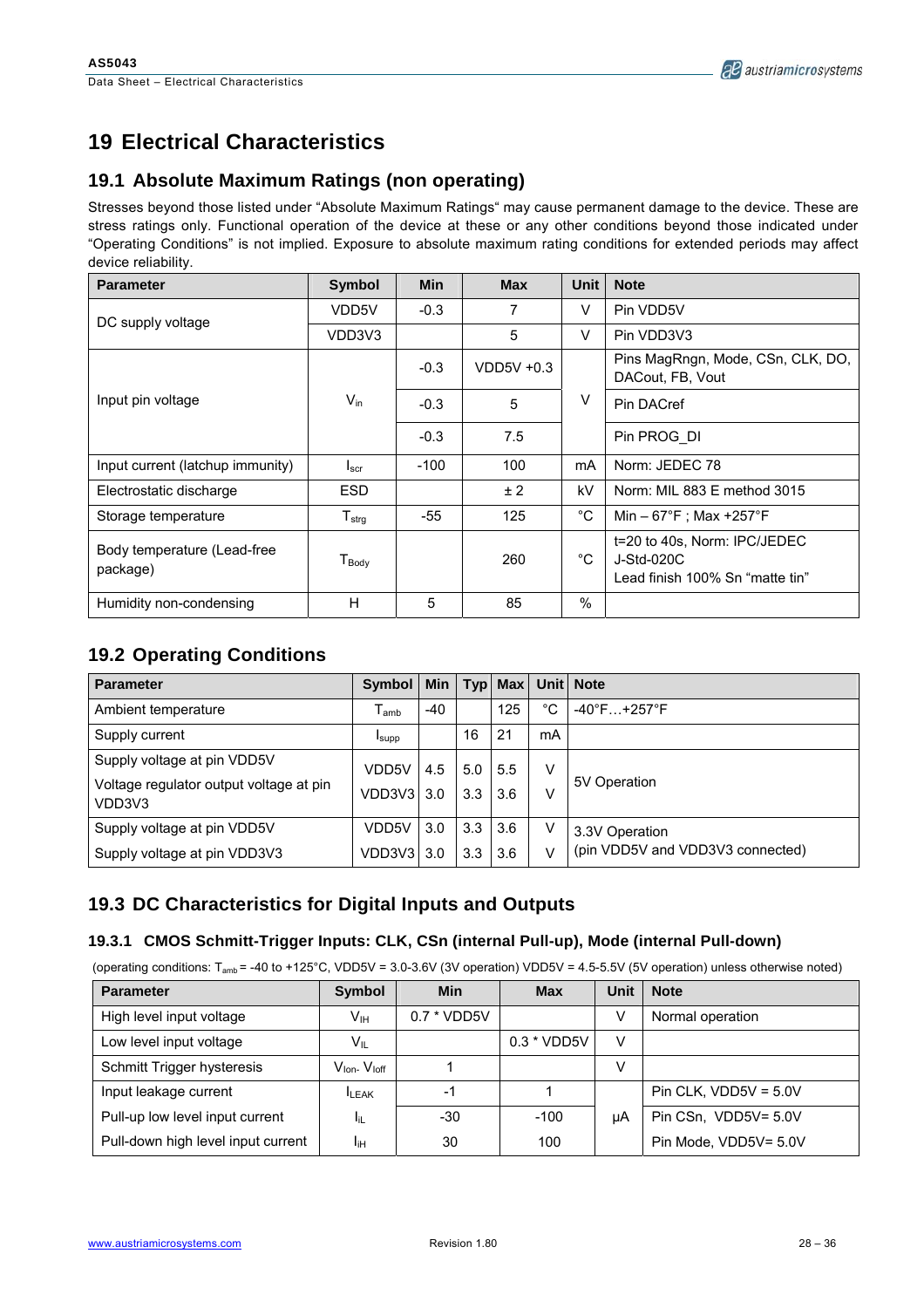Data Sheet – Electrical Characteristics

### **19.3.2 CMOS Input: Program Input (Prog)**

(operating conditions:  $T_{amb}$  = -40 to +125°C, VDD5V = 3.0-3.6V (3V operation) VDD5V = 4.5-5.5V (5V operation) unless otherwise noted)

| <b>Parameter</b>                   | <b>Symbol</b>     | Min           | <b>Max</b>                      | Unit | <b>Note</b>        |
|------------------------------------|-------------------|---------------|---------------------------------|------|--------------------|
| High level input voltage           | V <sub>IH</sub>   | $0.7 * VDD5V$ | 5                               | v    |                    |
| High level input voltage           | V <sub>PROG</sub> |               | See "programming<br>conditions" |      | During programming |
| Low level input voltage            | $V_{IL}$          | $0.3 * VDD5V$ |                                 | V    |                    |
| Pull-down high level input current | ЧL                |               | 100                             | μA   | VDD5V: 5.5V        |

#### **19.3.3 CMOS Output Open Drain: MagRngn**

(operating conditions:  $T_{amb}$  = -40 to +125°C, VDD5V = 3.0-3.6V (3V operation) VDD5V = 4.5-5.5V (5V operation) unless otherwise noted)

| <b>Parameter</b>           | <b>Symbol</b> | Min | <b>Max</b> | <b>Unit</b> | <b>Note</b>                     |
|----------------------------|---------------|-----|------------|-------------|---------------------------------|
| Low level output voltage   | VOL           |     | $VSS+0.4$  |             |                                 |
| Output current             | Ιo            |     | 4          | mA          | <b>VDD5V: 4.5V</b><br>VDD5V: 3V |
| Open drain leakage current | loz           |     |            | μA          |                                 |

#### **19.3.4 Tristate CMOS Output: DO**

(operating conditions: Tamb = -40 to +125°C, VDD5V = 3.0-3.6V (3V operation) VDD5V = 4.5-5.5V (5V operation) unless otherwise noted)

| <b>Parameter</b>          | <b>Symbol</b> | Min          | <b>Max</b> | Unit | <b>Note</b>        |
|---------------------------|---------------|--------------|------------|------|--------------------|
| High level output voltage | $V_{OH}$      | $VDD5V -0.5$ |            |      |                    |
| Low level output voltage  | $V_{OL}$      |              | $VSS+0.4$  |      |                    |
| Output current            | ΙO            |              | 4          | mA   | <b>VDD5V: 4.5V</b> |
|                           |               |              |            | mA   | VDD5V: 3V          |
| Tri-state leakage current | $I_{OZ}$      |              |            | μA   |                    |

#### **19.3.5 Digital-to-Analog Converter**

| <b>Parameter</b>                   | Symbol                                   | <b>Min</b>      | <b>Typ</b> | <b>Max</b>   | Unit       | <b>Note</b>                                     | <b>OTP Setting</b>           |
|------------------------------------|------------------------------------------|-----------------|------------|--------------|------------|-------------------------------------------------|------------------------------|
| Resolution                         |                                          |                 | 10         |              | bit        |                                                 |                              |
| Output range                       | <b>VOUTM1</b>                            | 0               |            | Vref         | V          | $0$ 100% $V_{ref}$ (default)                    | $ClampMdEn = 0$<br>(default) |
|                                    | VOUTM <sub>2</sub>                       | $0.10 *V_{ref}$ |            | $0.90$ *Vref | $\vee$     | 1090% $V_{ref}$                                 | $ClampMdEn = 1$              |
| Output resistance                  | $\mathsf{R}_{\mathsf{Out},\mathsf{DAC}}$ |                 |            | 8            | $k\Omega$  | Unbuffered Pin DACout (#10)                     |                              |
| DAC reference<br>voltage (DAC full | $V_{ref}$                                | 0.2             |            | VDD3V3 - 0.2 | $\vee$     | $DAC$ reference = external:<br>Pin: DACref (#9) | $RefExt EN = 1$              |
| scale range)                       |                                          |                 |            | VDD5V/2      | $\vee$     | DAC reference = internal                        | $RefExtEn = 0$<br>(default)  |
| Integral non-<br>linearity         | INL <sub>DAC</sub>                       |                 |            | $+/- 1.5$    | <b>LSB</b> | Non-Linearity of DAC and<br>OPAMP; -40+125°C,   |                              |
| Differential non-<br>linearity     | DNL <sub>DAC</sub>                       |                 |            | $+/- 0.5$    | <b>LSB</b> | for all analog modes:<br>$1LSB = Vref / 1024$   |                              |
| Analog output                      |                                          |                 |            | 1            | <b>LSB</b> | All analog modes                                |                              |
| hysteresis                         | Hyst                                     |                 |            | 2            | <b>LSB</b> | At 360°-0° transition.<br>360° mode only        | $OR1, OR0 = 00$<br>(default) |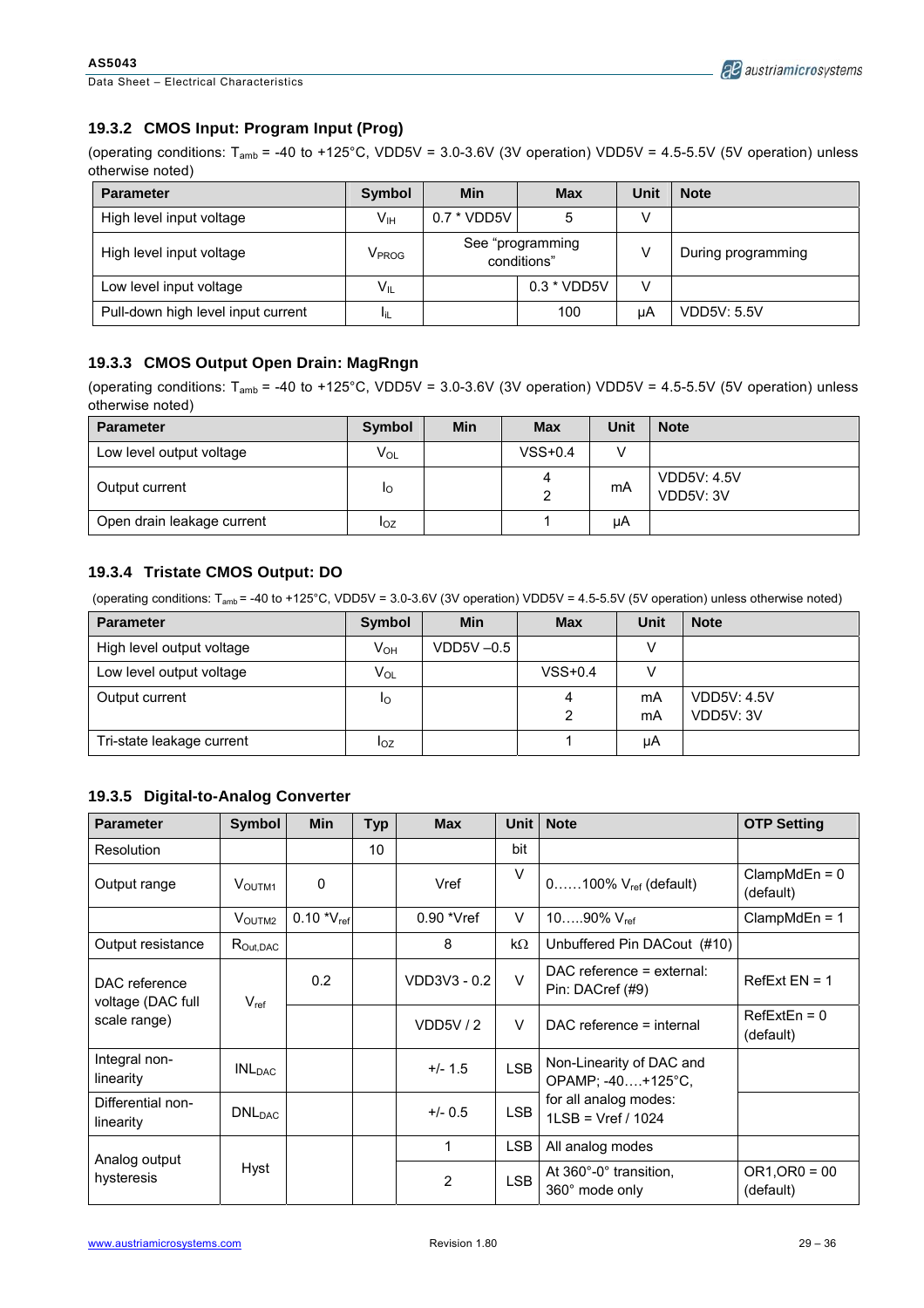### **19.3.6 OPAMP Output Stage**

| <b>Parameter</b>               | <b>Symbol</b>      | <b>Min</b>       | <b>Typ</b>     | <b>Max</b>       | <b>Unit</b>    | <b>Note</b>                                                                                                         |  |
|--------------------------------|--------------------|------------------|----------------|------------------|----------------|---------------------------------------------------------------------------------------------------------------------|--|
| Power Supply Range             | VDD5V              | 3.0              |                | 5.5              | v              |                                                                                                                     |  |
| Parallel Load<br>Capacitance   | CL.                |                  |                | 100              | pF             |                                                                                                                     |  |
| Parallel Load Resistance       | <b>RL</b>          | 4.7              |                |                  | $k\Omega$      | 3.3V operation                                                                                                      |  |
| Open Loop Gain                 | A0                 | 92               | 130            | 144              | dB             |                                                                                                                     |  |
| Offset Voltage RTI             | VosOP              | $-5$             |                | 5                | mV             | 3 sigma                                                                                                             |  |
| Output Range Low               | VoutL              |                  |                | $0.05*$<br>VDD5V | $\vee$         |                                                                                                                     |  |
| Output Range High              | VoutH              | $0.95*$<br>VDD5V |                |                  | $\vee$         | Linear range of analog output                                                                                       |  |
| Current capability sink        | <b>Isink</b>       | 4.8              |                | 50               | m <sub>A</sub> | Permanent short circuit current:<br>V <sub>out</sub> to VDD5V                                                       |  |
| Current capability source      | <b>Isource</b>     | 4.6              |                | 66               | mA             | Permanent short circuit current:<br>V <sub>out</sub> to VSS                                                         |  |
| Output noise                   | $V_{\text{noise}}$ | 160              | 220            | 490              | µVrms          | Over full temperature range;<br>BW= $1Hz10MHz$ , Gain = $2x$                                                        |  |
|                                |                    |                  | $\overline{2}$ |                  |                | Internal; OTP: FB int EN = 1                                                                                        |  |
| OPAMP gain (non-<br>inverting) | Gain               | 1                |                | 4                |                | External OTP: FB int EN = 0<br>(default)<br>With external resistors, pins Vout<br>[#12] and FB [#11]: see Figure 14 |  |

# **19.4 Magnetic Input Specification**

(operating conditions: Tamb = -40 to +125°C, VDD5V = 3.0-3.6V (3V operation) VDD5V = 4.5-5.5V (5V operation) unless otherwise noted)

Two-pole cylindrical diametrically magnetised source:

| <b>Parameter</b>                  | <b>Symbol</b>    | <b>Min</b> | <b>Typ</b> | <b>Max</b> | Unit          | <b>Note</b>                                                                                                                                      |
|-----------------------------------|------------------|------------|------------|------------|---------------|--------------------------------------------------------------------------------------------------------------------------------------------------|
| Diameter                          | $d_{mag}$        | 4          | 6          |            | mm            | Recommended magnet: Ø 6mm x 2.5mm for                                                                                                            |
| <b>Thickness</b>                  | $t_{\sf mag}$    | 2.5        |            |            | mm            | cylindrical magnets                                                                                                                              |
| Magnetic input field<br>amplitude | $B_{pk}$         | 45         |            | 75         | mT            | Required vertical component of the magnetic<br>field strength on the die's surface, measured<br>along a concentric circle with a radius of 1.1mm |
| Magnetic offset                   | $B_{\text{off}}$ |            |            | ±10        | mT            | Constant magnetic stray field                                                                                                                    |
| Field non-linearity               |                  |            |            | 5          | $\frac{0}{0}$ | Including offset gradient                                                                                                                        |
| Input frequency                   | $t_{mag\_abs}$   |            |            | 10         | Hz            | Absolute mode: 600 rpm @ readout of 1024<br>positions (see table 6)                                                                              |
| (rotational speed of<br>magnet)   | $t_{mag}$ inc    |            |            | 166        | <b>Hz</b>     | Incremental mode: no missing pulses at<br>rotational speeds of up to 10,000 rpm (see<br>table 6)                                                 |
| Displacement radius               | <b>Disp</b>      |            |            | 0.25       | mm            | Max, offset between defined device center and<br>magnet axis                                                                                     |
| Recommended magnet                |                  |            | $-0.12$    |            |               | NdFeB (Neodymium Iron Boron)                                                                                                                     |
| material and<br>temperature drift |                  |            | $-0.035$   |            | $%$ /K        | SmCo (Samarium Cobalt)                                                                                                                           |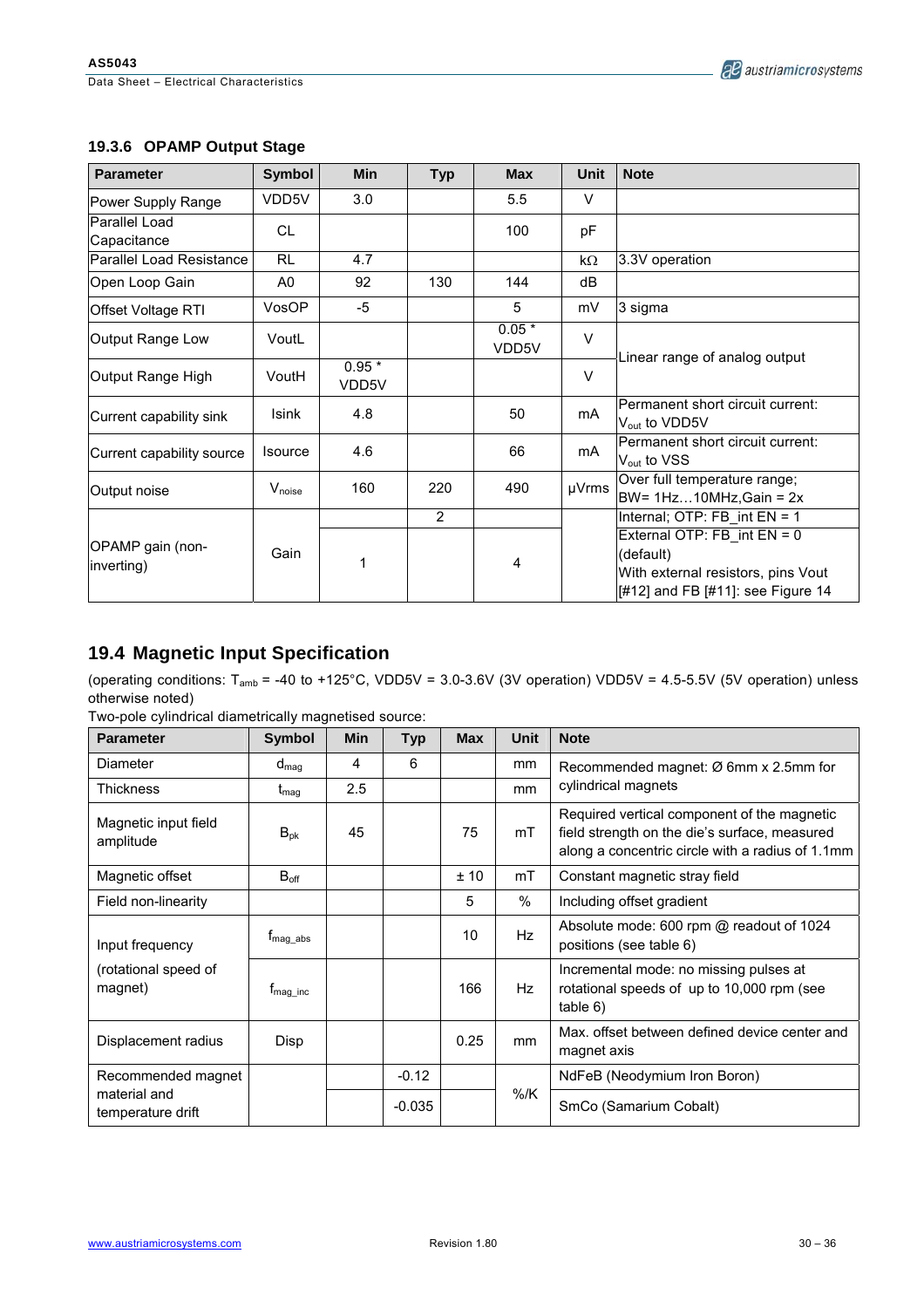# **19.5 Electrical System Specifications**

(operating conditions: T<sub>amb</sub> = -40 to +125°C, VDD5V =  $3.0-3.6V$  (3V operation) VDD5V =  $4.5-5.5V$  (5V operation) unless otherwise noted)

| <b>Parameter</b>                                                         | <b>Symbol</b>             | Min  | <b>Typ</b> | <b>Max</b>   | Unit       | <b>Note</b>                                                                                                                       |
|--------------------------------------------------------------------------|---------------------------|------|------------|--------------|------------|-----------------------------------------------------------------------------------------------------------------------------------|
| Resolution <sup>®</sup>                                                  | <b>RES</b>                |      |            | 10           | bit        | $0.352$ deg                                                                                                                       |
| Integral non-linearity<br>(optimum)                                      | <b>INL</b> <sub>opt</sub> |      |            | ± 0.5        | deg        | Maximum error with respect to the best line<br>fit. Verified at optimum magnet placement,<br>$T_{amb}$ =25 °C.                    |
| Integral non-linearity<br>(optimum)                                      | $INL_{temp}$              |      |            | ± 0.9        | deg        | Maximum error with respect to the best line<br>fit. Verified at optimum magnet placement,<br>$T_{amb}$ = -40 to +125°C            |
| Integral non-linearity                                                   | <b>INL</b>                |      |            | ± 1.4        | deg        | Best line fit = $(Err_{max} - Err_{min})/2$<br>Over displacement tolerance with 6mm<br>diameter magnet, $T_{amb}$ = -40 to +125°C |
| Differential non-linearity                                               | <b>DNL</b>                |      |            | Ŧ.<br>0.176  | deg        | 10bit, no missing codes                                                                                                           |
| Transition noise                                                         | TN                        |      |            | 0.06         | Deg        | 1 sigma, fast mode (pin MODE = 1)                                                                                                 |
|                                                                          |                           |      |            | 0.03         | <b>RMS</b> | 1 sigma, slow mode (pin MODE=0 or open)                                                                                           |
| Power-on reset thresholds                                                |                           |      |            |              |            |                                                                                                                                   |
| On voltage; 300mV typ.<br>hysteresis                                     | $V_{on}$                  | 1,37 | 2.2        | 2.9          | V          | DC supply voltage 3.3V (VDD3V3)<br>DC supply voltage 3.3V (VDD3V3)                                                                |
| Off voltage; 300mV typ.<br>hysteresis                                    | $V_{\text{off}}$          | 1.08 | 1.9        | 2.6          | V          |                                                                                                                                   |
| Power-up time,                                                           |                           |      |            | 20           |            | fast mode (pin MODE=1)                                                                                                            |
| Until offset compensation<br>finished, $OCF = 1$ , Angular<br>Data valid | t <sub>PwrUp</sub>        |      |            | 80           | ms         | slow mode (pin MODE=0 or open)                                                                                                    |
| System propagation delay                                                 |                           |      |            | 96           |            | fast mode (pin MODE=1)                                                                                                            |
| absolute output : delay of<br>ADC and DSP                                | $t_{\text{delay}}$        |      |            | 384          | μs         | slow mode (pin MODE=0 or open)                                                                                                    |
| Internal sampling rate for                                               | $t_{S, mode0}$            | 2.48 | 2.61       | 2.74         | kHz        | $T_{amb}$ = 25°C, slow mode (pin MODE=0 or<br>open)                                                                               |
| absolute output:                                                         |                           | 2.35 | 2.61       | 2.87         |            | $T_{amb}$ = -40 to +125°C, slow mode (pin<br>MODE=0 or open)                                                                      |
| Internal sampling rate for                                               |                           | 9.90 | 10.42      | 10.94        |            | $T_{amb}$ = 25°C, fast mode (pin MODE = 1)                                                                                        |
| absolute output                                                          | $t_{S, mode1}$            | 9.38 | 10.42      | 11.46        | kHz        | $T_{amb}$ = -40 to +125°C, : fast mode<br>$(pin MODE = 1)$                                                                        |
| Read-out frequency                                                       | <b>CLK</b>                | >0   |            | $\mathbf{1}$ | MHz        | Max. clock frequency to read out serial data                                                                                      |

\*) digital interface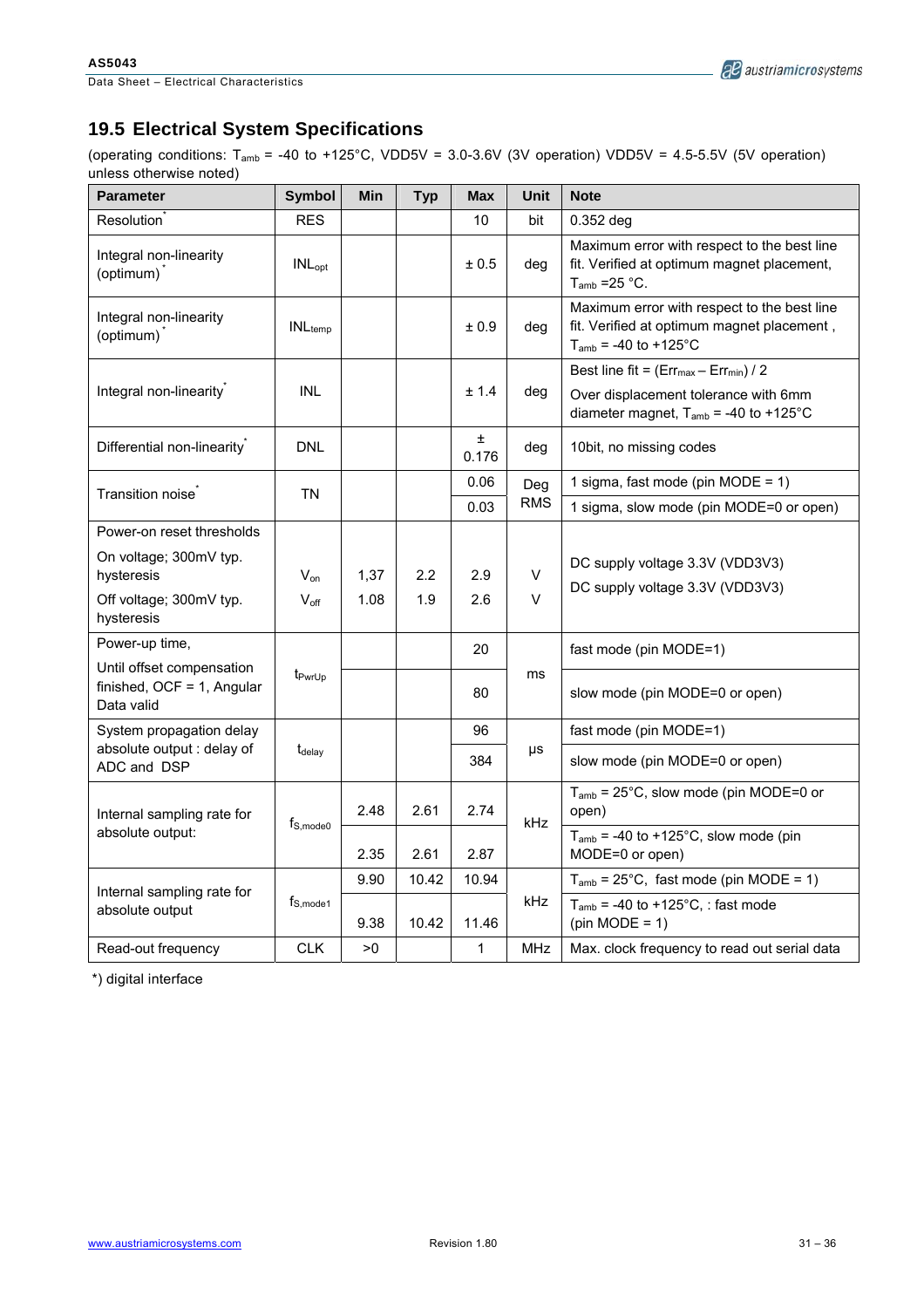Data Sheet – Electrical Characteristics



*Figure 24: Integral and Differential Non-Linearity (exaggerated curve)* 

Integral Non-Linearity (INL) is the maximum deviation between actual position and indicated position. Differential Non-Linearity (DNL) is the maximum deviation of the step length from one position to the next. Transition Noise (TN) is the repeatability of an indicated position.

### **19.6 Timing Characteristics**

Synchronous Serial Interface (SSI)

(operating conditions:  $T_{amb}$  = -40 to +125°C, VDD5V = 3.0-3.6V (3V operation) VDD5V = 4.5-5.5V (5V operation) unless otherwise noted)

| <b>Parameter</b>                         | <b>Symbol</b>          | <b>Min</b> | <b>Typ</b> | <b>Max</b> | Unit | <b>Note</b>                                                       |
|------------------------------------------|------------------------|------------|------------|------------|------|-------------------------------------------------------------------|
| Data output activated<br>(logic high)    | t <sub>DO</sub> active |            |            | 100        | ns   | Time between falling edge of CSn and data<br>output activated     |
| First data shifted to output<br>register | <b>t</b> CLK FE        | 500        |            |            | ns   | Time between falling edge of CSn and first<br>falling edge of CLK |
| Start of data output                     | $T_{CLK/2}$            | 500        |            |            | ns   | Rising edge of CLK shifts out one bit at a time                   |
| Data output valid                        | $t$ DO valid           |            |            | 413        | ns   | Time between rising edge of CLK and data<br>output valid          |
| Data output tristate                     | <b>t</b> DO tristate   |            |            | 100        | ns   | After the last bit DO changes back to "tristate"                  |
| Pulse width of CSn                       | t csn                  | 500        |            |            | ns   | CSn = high; To initiate read-out of next<br>angular position      |
| Read-out frequency                       | $f_{CLK}$              | >0         |            |            | MHz  | Clock frequency to read out serial data                           |

### **19.7 Programming Conditions**

(operating conditions:  $T_{amb}$  = -40 to +125°C, VDD5V = 3.0-3.6V (3V operation) VDD5V = 4.5-5.5V (5V operation) unless otherwise noted)

| <b>Parameter</b>        | Symbol        | Min | Typ | <b>Max</b> | Unit ∣ | <b>Note</b>                                                    |
|-------------------------|---------------|-----|-----|------------|--------|----------------------------------------------------------------|
| Programming enable time | I Prog enable | 2   |     |            | μs     | Time between rising edge at Prog<br>pin and rising edge of CSn |
| Write data start        | t Data in     | ◠   |     |            | μs     |                                                                |
| Write data valid        | Data in valid | 250 |     |            | ns     | Write data at the rising edge of<br>CLK <sub>PROG</sub>        |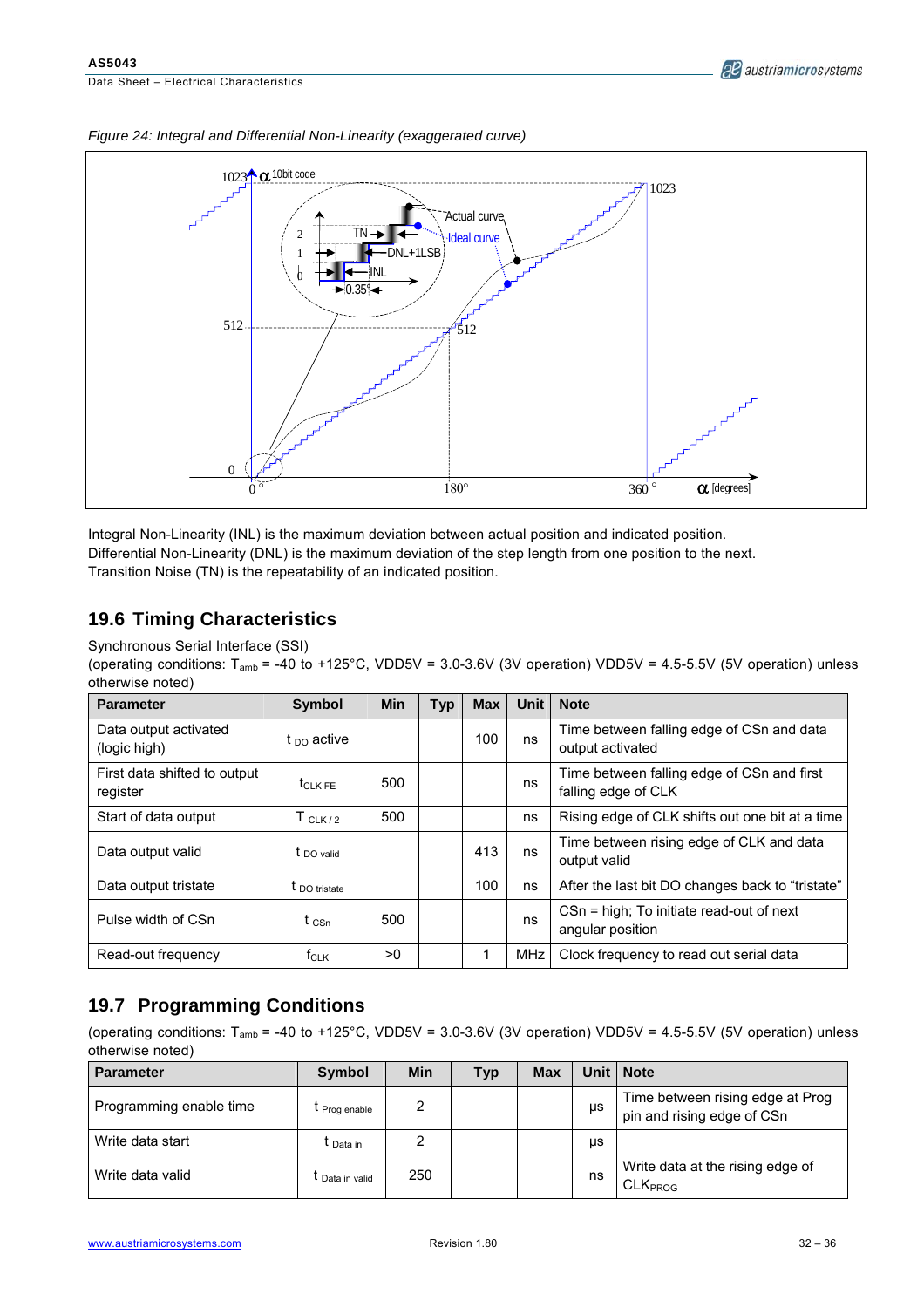Data Sheet – Electrical Characteristics

|  | all austriamicrosystems |
|--|-------------------------|
|--|-------------------------|

| <b>Parameter</b>                                         | <b>Symbol</b>           | Min            | <b>Typ</b> | <b>Max</b> | Unit   | <b>Note</b>                                                |  |
|----------------------------------------------------------|-------------------------|----------------|------------|------------|--------|------------------------------------------------------------|--|
| Load programming data                                    | $t_{\text{Load PROG}}$  | 3              |            |            | μs     |                                                            |  |
| Rise time of V <sub>PROG</sub> before CLK<br><b>PROG</b> | $t_{PrqR}$              | 0              |            |            | μs     |                                                            |  |
| Hold time of V <sub>PROG</sub> after CLK<br><b>PROG</b>  | $t_{\text{PrgH}}$       | 0              |            | 5          | μs     |                                                            |  |
| Write data - programming<br>CLK PROG                     | CLK PROG                |                |            | 250        | kHz    |                                                            |  |
| CLK pulse width                                          | t <sub>PROG</sub>       | 1.8            | 2          | 2.2        | μs     | During programming; 16 clock<br>cycles                     |  |
| Hold time of Vprog after<br>programming                  | t PROG finished         | $\overline{2}$ |            |            | μs     | Programmed data is available after<br>next power-on        |  |
| Programming voltage                                      | V PROG                  | 7.3            | 7.4        | 7.5        | V      | Must be switched off after zapping                         |  |
| Programming voltage off level                            | V ProgOff               | 0              |            | 1          | $\vee$ | Line must be discharged to this<br>level                   |  |
| Programming current                                      | $I_{PROG}$              |                |            | 130        | mA     | During programming                                         |  |
| Analog read CLK                                          | CLKAread                |                |            | 100        | kHz    | Analog readback mode                                       |  |
| Programmed zener voltage<br>(log.1)                      | V <sub>programmed</sub> |                |            | 100        | mV     | V <sub>Ref</sub> -V <sub>PROG</sub> during analog readback |  |
| Unprogrammed zener voltage<br>(log. 0)                   | Vunprogrammed           | 1              |            |            | $\vee$ | mode (see 13)                                              |  |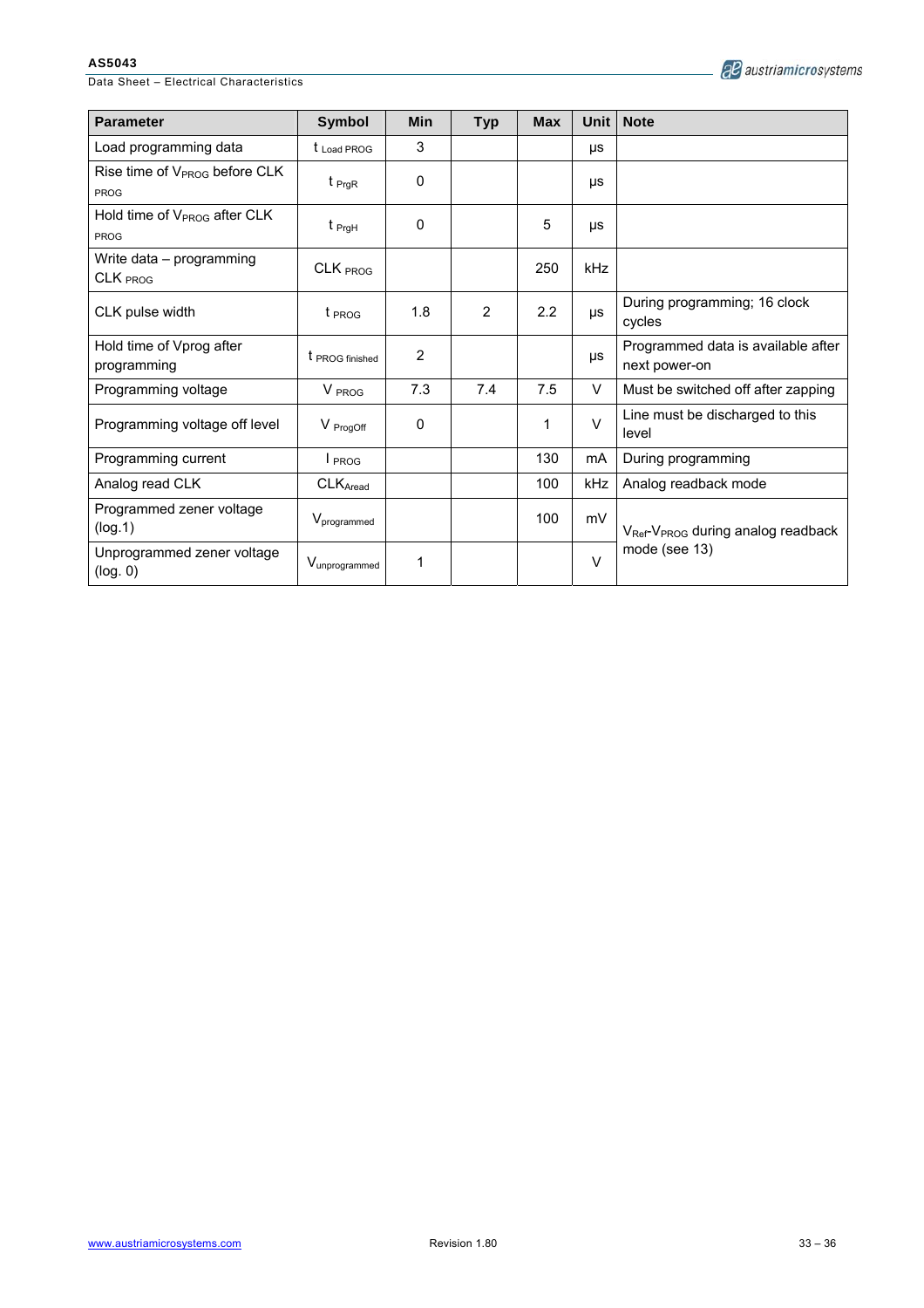# **20 Package Drawings and Markings**

*Figure 25: 16-Lead Shrink Small Outline Package SSOP-16* 



| <b>Dimensions</b> |      |            |             |            |            |             |
|-------------------|------|------------|-------------|------------|------------|-------------|
| <b>Symbol</b>     | mm   |            |             | inch       |            |             |
|                   | Min  | <b>Typ</b> | <b>Max</b>  | <b>Min</b> | <b>Typ</b> | <b>Max</b>  |
| A                 | 1.73 | 1.86       | 1.99        | .068       | .073       | .078        |
| A <sub>1</sub>    | 0.05 | 0.13       | 0.21        | .002       | .005       | .008        |
| A2                | 1.68 | 1.73       | 1.78        | .066       | .068       | .070        |
| b                 | 0.25 | 0.315      | 0.38        | .010       | .012       | .015        |
| c                 | 0.09 |            | 0.20        | .004       | -          | .008        |
| D                 | 6.07 | 6.20       | 6.33        | .239       | .244       | .249        |
| E                 | 7.65 | 7.8        | 7.9         | .301       | .307       | .311        |
| E <sub>1</sub>    | 5.2  | 5.3        | 5.38        | .205       | .209       | .212        |
| e                 | 0.65 |            |             | .0256      |            |             |
| Κ                 | 0°   |            | $8^{\circ}$ | 0°         |            | $8^{\circ}$ |
| L                 | 0.63 | 0.75       | 0.95        | .025       | .030       | .037        |

### **Marking: AYWWIZZ**

A: Pb-Free Identifier Y: Last Digit of Manufacturing Year WW: Manufacturing Week I: Plant Identifier ZZ: Traceability Code

JEDEC Package Outline Standard: MO - 150 AC

Thermal Resistance  $R_{th(j-a)}$ : typ. 151 K/W in still air, soldered on PCB

IC's marked with a white dot or the letters "ES" denote Engineering samples

# **21 Packing Options**

Delivery: Tape and Reel (1 reel = 2000 devices) Tubes (1 box = 100 tubes á 77 devices)

Order # AS5043ASSU for delivery in tubes Order # AS5043ASST for delivery in tape and reel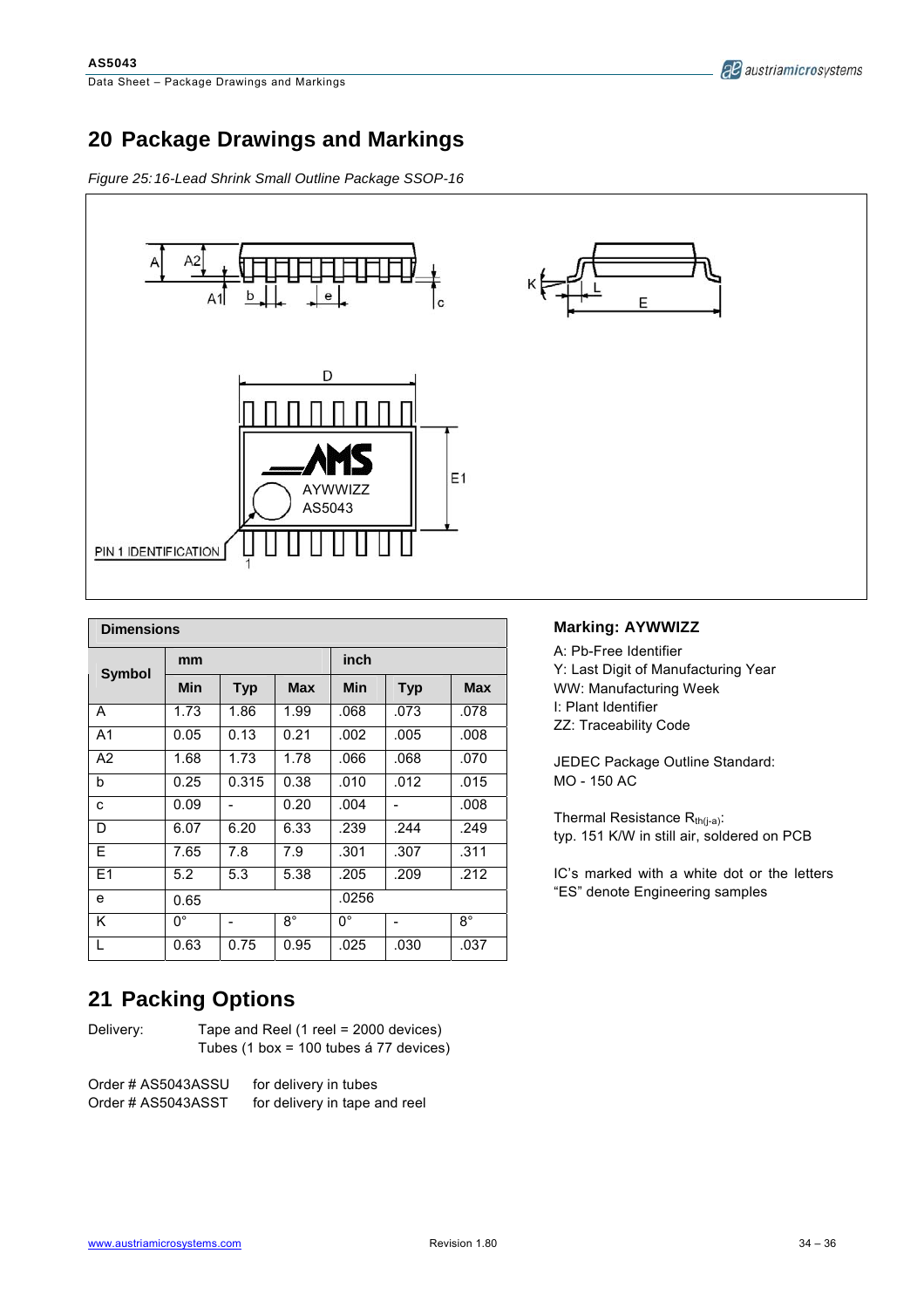# **22 Recommended PCB Footprint**



| <b>Recommended Footprint Data</b> |      |       |  |  |  |
|-----------------------------------|------|-------|--|--|--|
|                                   | mm   | inch  |  |  |  |
| A                                 | 9.02 | 0.355 |  |  |  |
| B                                 | 6.16 | 0.242 |  |  |  |
| Ċ                                 | 0.46 | 0.018 |  |  |  |
| D                                 | 0.65 | 0.025 |  |  |  |
| E                                 | 5.01 | 0.197 |  |  |  |